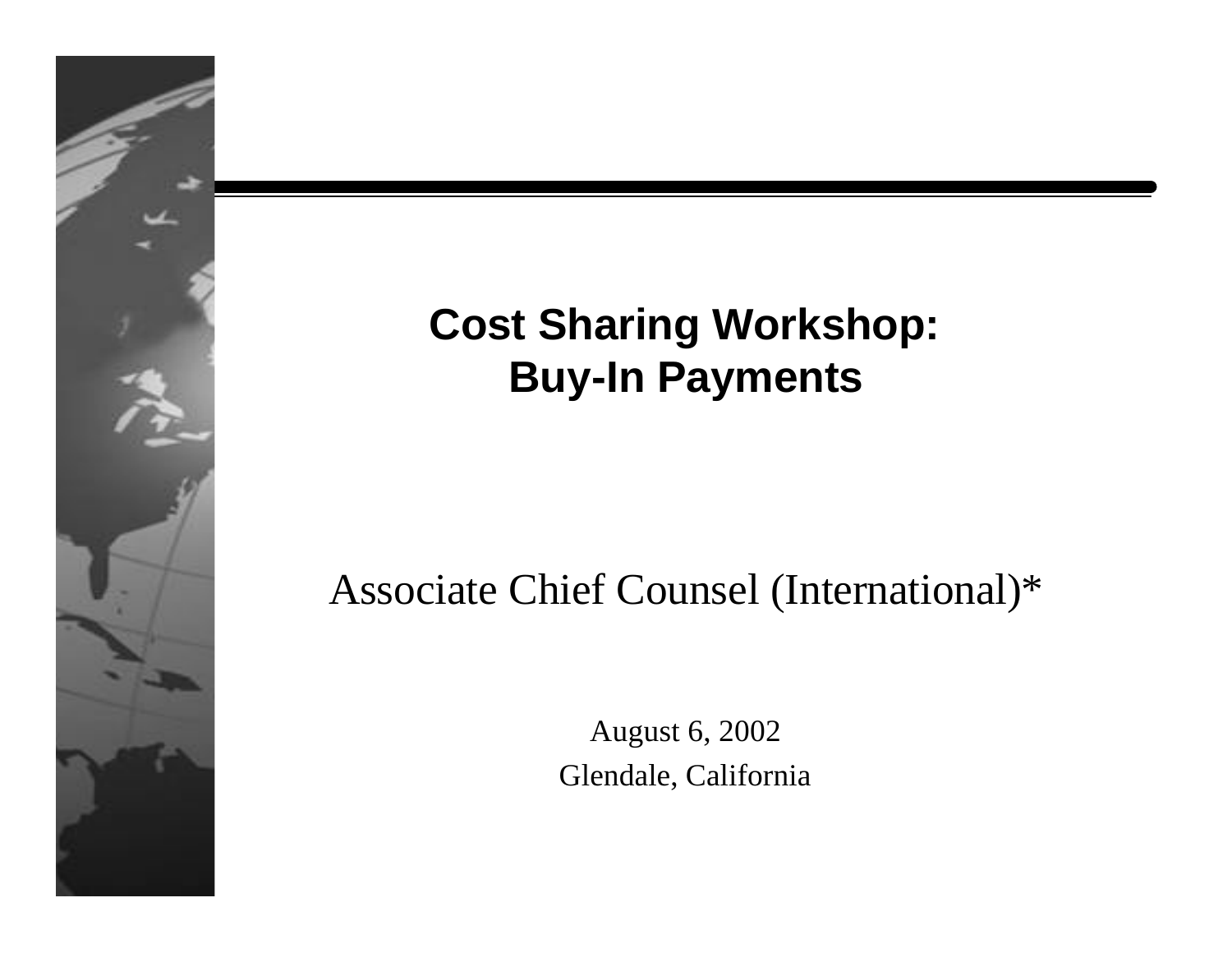## **Agenda**

- **General Principles** 
	- $\triangleright$  Definitions (these slides only)
	- $\triangleright$  Contrast: CSA and buy-in transaction
	- $\triangleright$  Buy-in transactions
- n Analytical Framework
	- $\triangleright$  What is buy-in transaction?
	- $\triangleright$  How is buy-in transfer structured?
	- $\triangleright$  What intangible property is transferred?
	- $\triangleright$  How is buy-in consideration structured?
- Advice Involving Buy-In Issues
	- $\triangleright$  FSA 200001018
	- $\triangleright$  FSA 200023014
	- $\triangleright$  FSA 200225009
- Three Issues (Paper and Discussion by Robert C. Weissler, Senior Counsel, APA)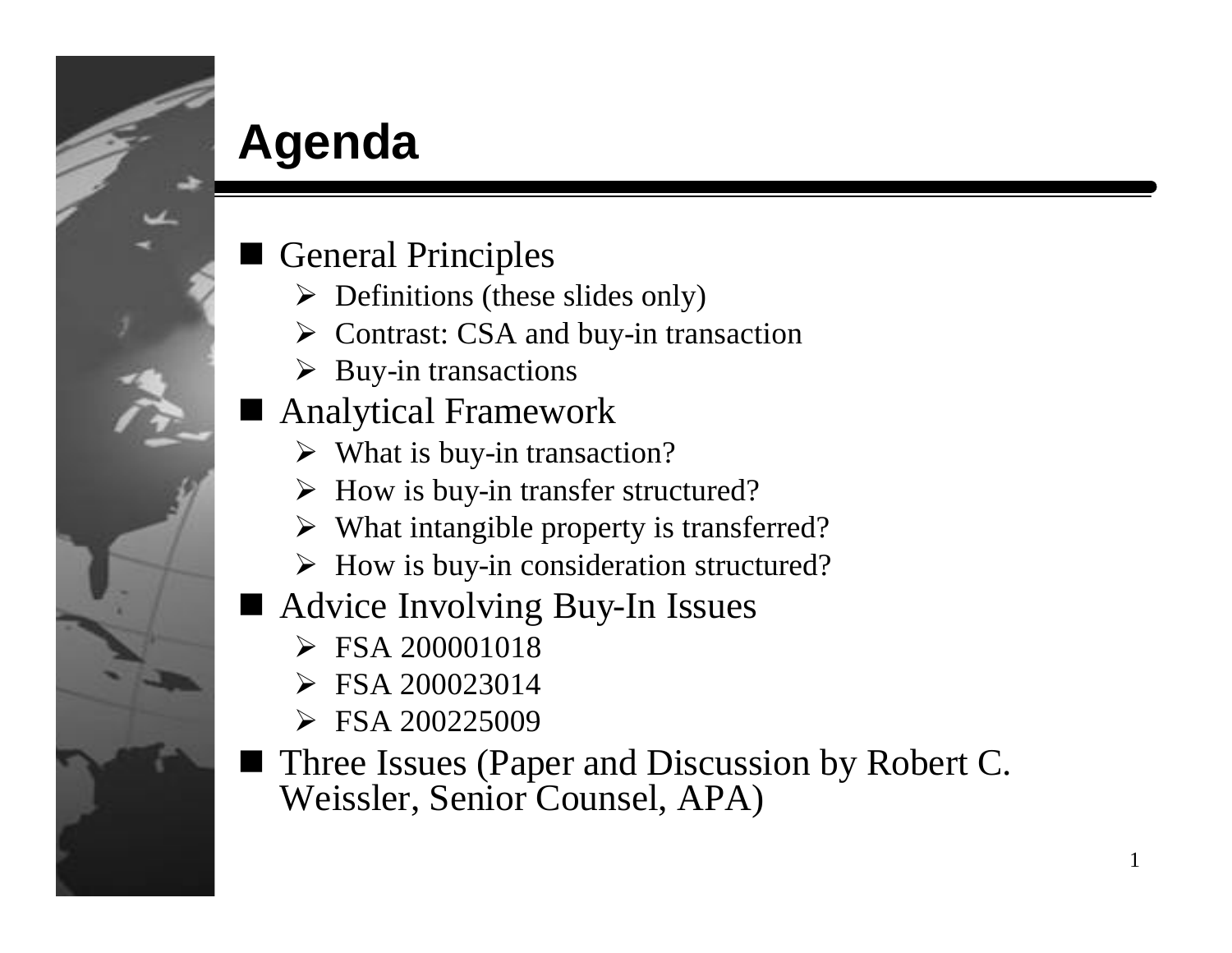

#### General Principles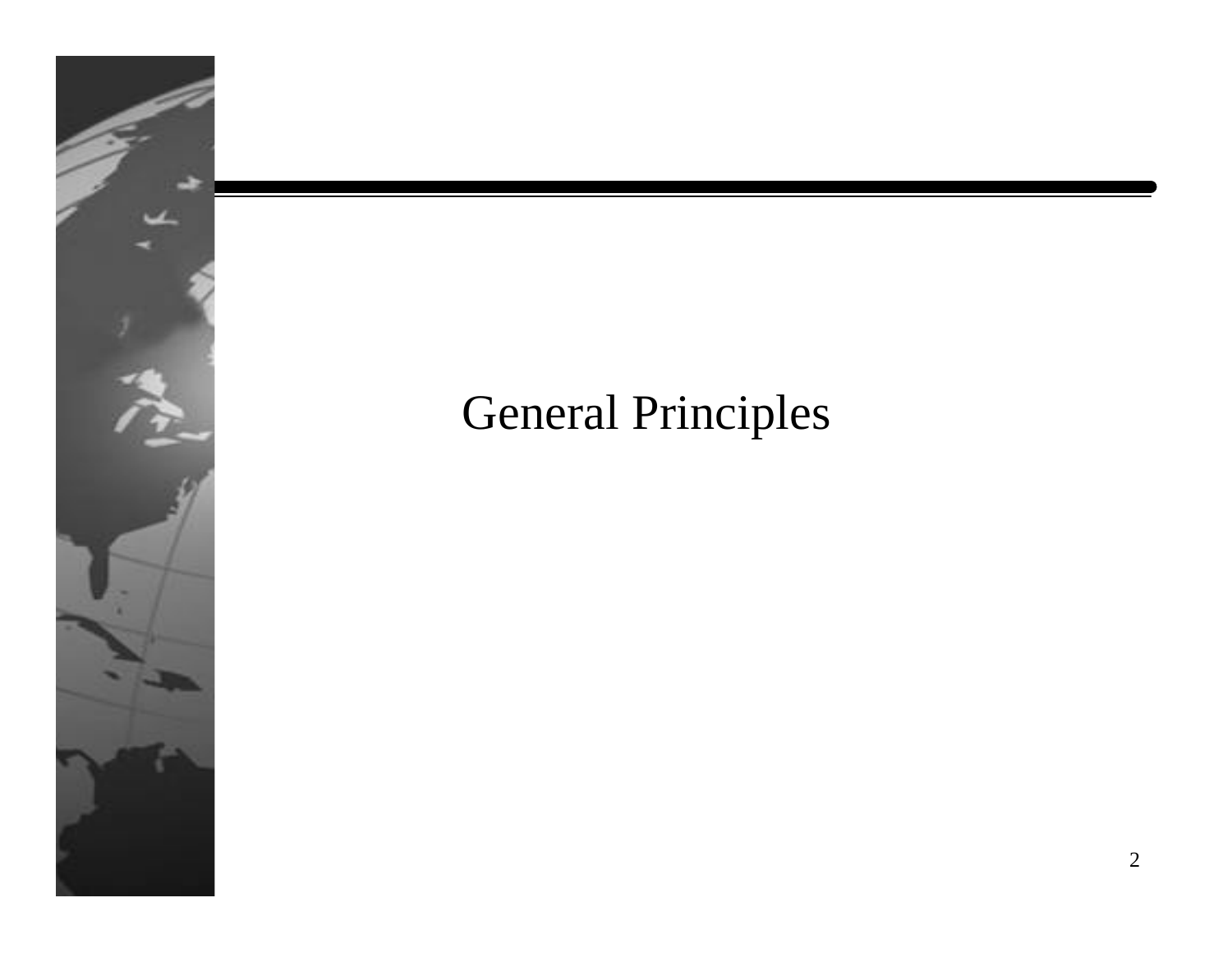### **Definitions (These Slides Only)**

- **I** IP: Intangible property
- CSA: Cost sharing arrangement
- **I** CWI: Commensurate-with-income standard in Section 482 implemented by periodic adjustment rules. See Treas. Reg. § 1.482-4(f)(2).
- Covered IP: IP developed within CSA. See Treas. Reg. § 1.482-7(b)(4)( $iv$ ).
- Pre-existing IP: IP developed or acquired outside of CSA. See slide number 10 for examples.
- Transferor: Controlled participant that makes preexisting IP available to CSA (or another controlled participant) for purposes of research under CSA
- Transferee: Controlled participant that acquires, or is treated as acquiring, an interest in pre-existing IP in exchange for buy-in payment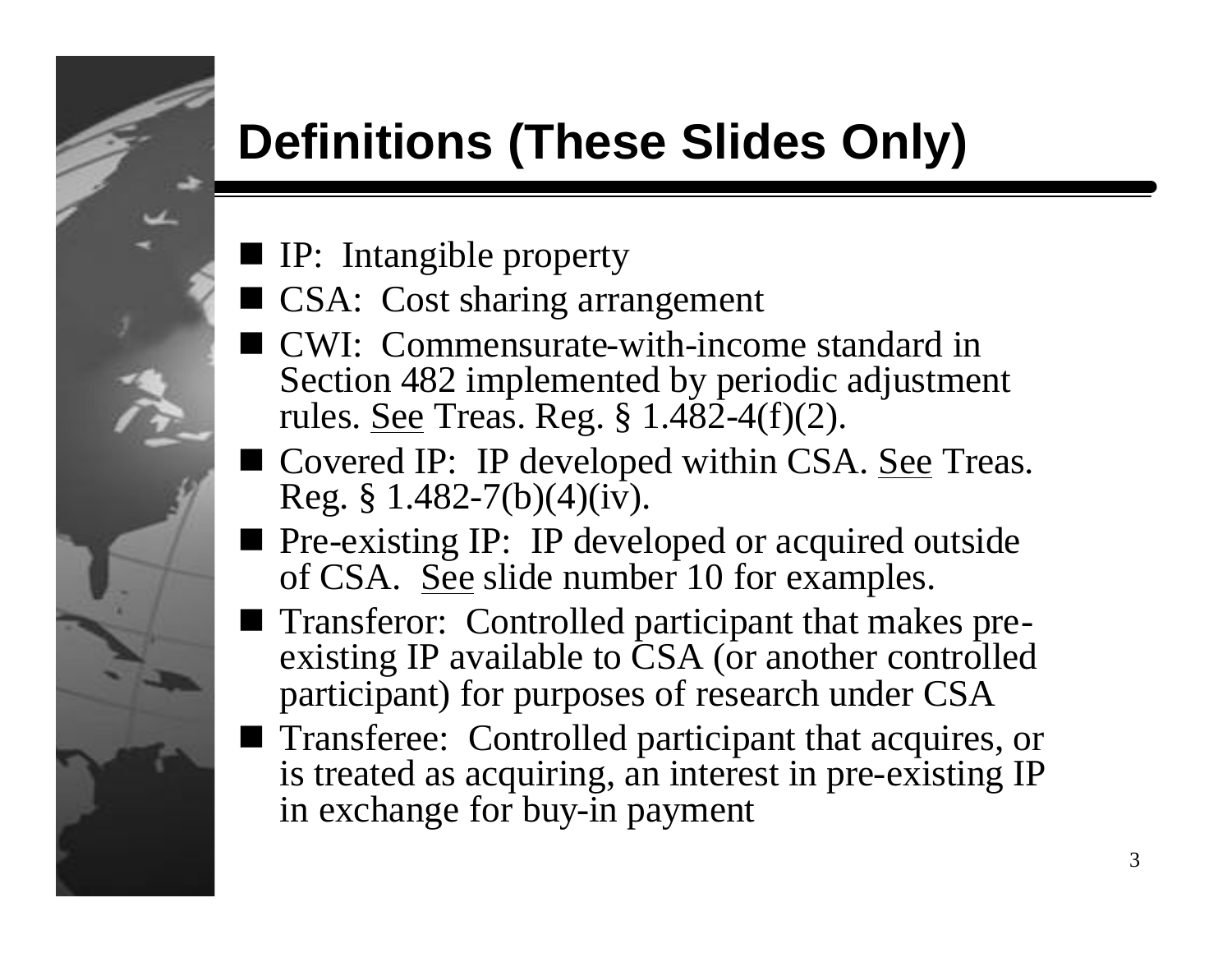## **Contrast: CSA/Buy-In Transaction**

- CSA is agreement under which parties share costs/risks of IP development in proportion to shares of reasonably anticipated benefits from exploitation of covered IP
	- $\triangleright$  Each participant bears share of all R&D costs at all relevant stages of development, on unsuccessful and successful products, in intangible development area
	- $\triangleright$  Each participant obtains specified rights in covered IP
- Buy-in transaction is, or is treated as, controlled transfer of interest in pre-existing IP, in exchange for arm's length consideration (buy-in payment)
	- $\triangleright$  Buy-in payment compensates transferor for costs/risks undertaken in developing or acquiring pre-existing IP
	- $\triangleright$  Periodic adjustment rules that implement CWI standard apply to allocations of income with respect to actual or deemed buy-in IP transfers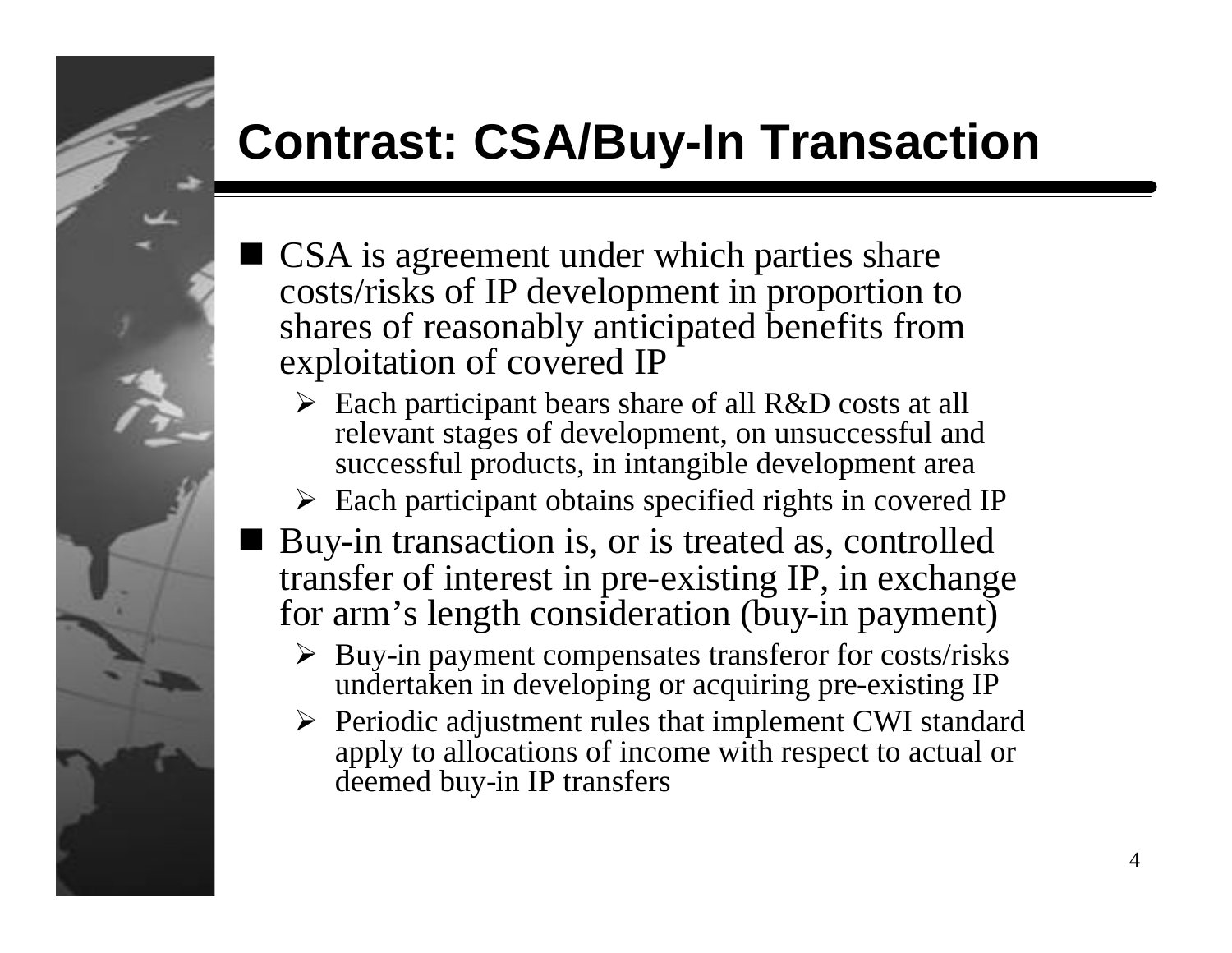

## **Buy-In Transactions**

- **Transferor makes pre-existing IP available to CSA** and is treated as having transferred interests in IP to other controlled participants (transferees)
- **Transferee pays for right to use pre-existing IP for** purposes of research/development, as well as other rights consistent with interest in covered IP
- Amount of buy-in consideration determined under Treas. Reg. §§ 1.482-1 and -4 through -6
	- $\triangleright$  Arm's length consideration for rights transferred
	- Buy-in transfer subject to periodic adjustment rules that implement commensurate-with-income standard
- "Retroactive cost sharing" approach to buy-in transactions (transferor recovers part of previously incurred R&D costs) rejected in favor of general Section 482 regulations applicable to IP transfers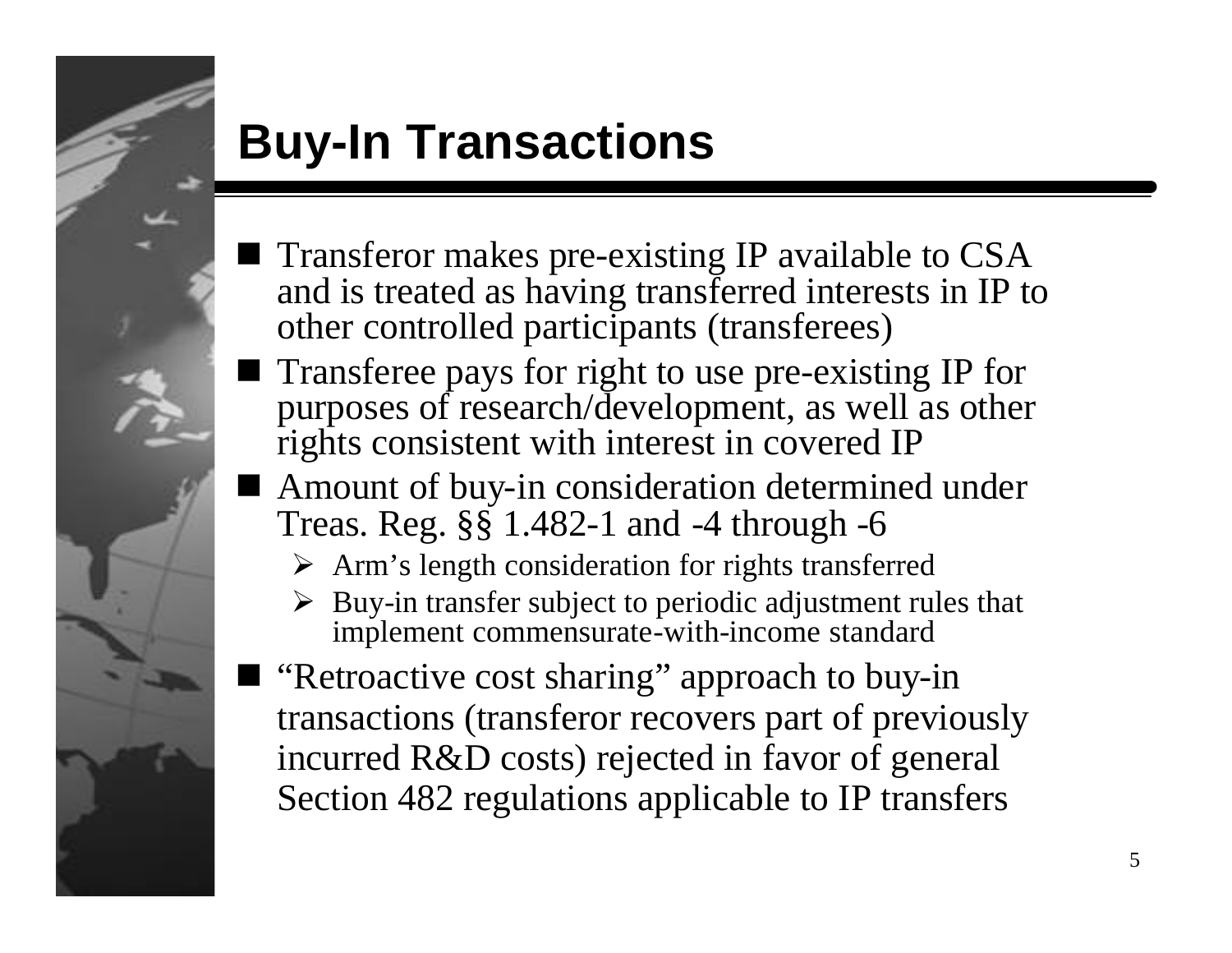

#### Analytical Framework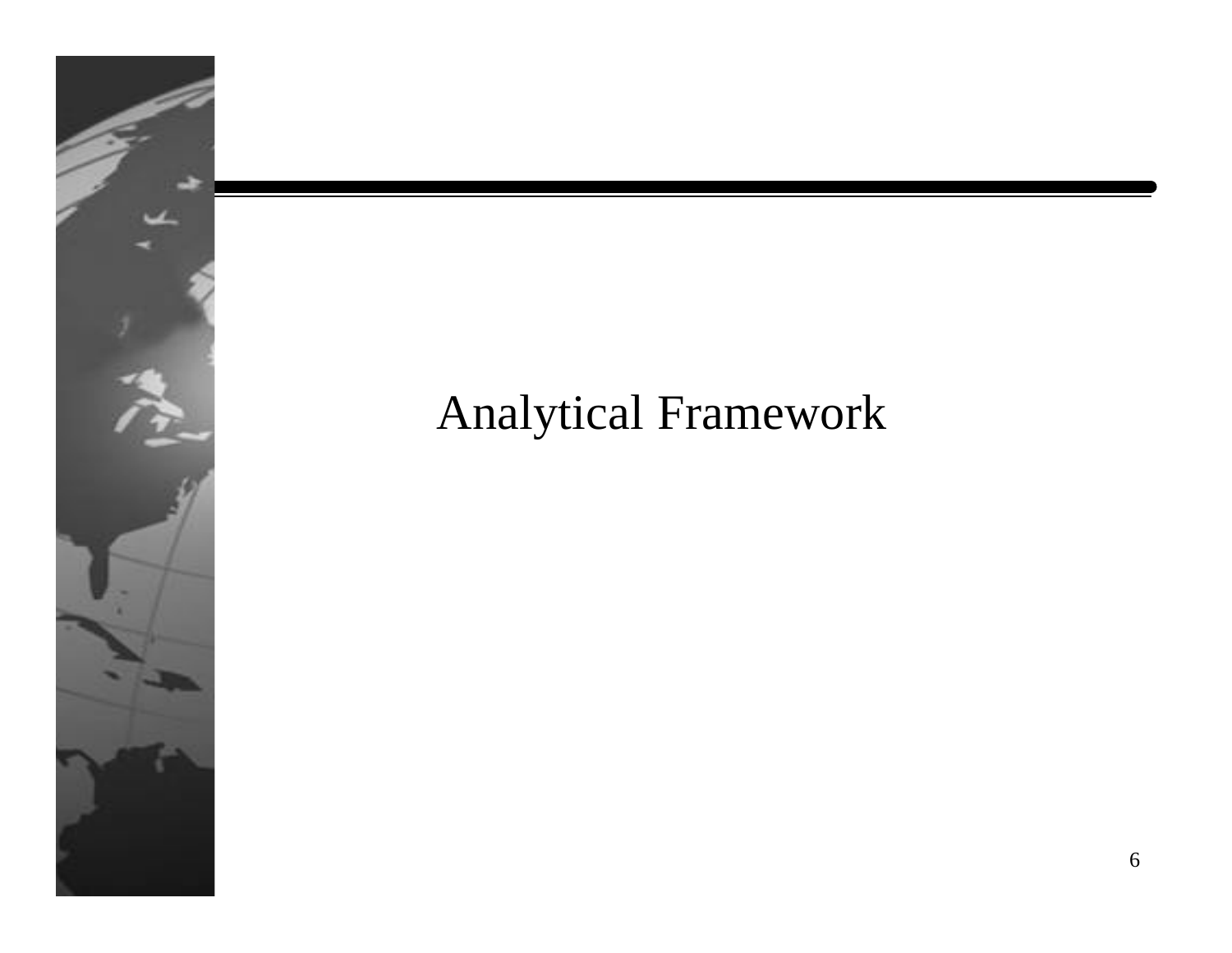# **Analytical Framework**

#### $\blacksquare$  What is buy-in transaction?

- $\triangleright$  IP transfer, or deemed transfer
- $\triangleright$  In exchange for arm's length consideration
- $\blacksquare$  How is buy-in transfer structured (if imputed, how should it be structured)?
- What IP rights are transferred (or deemed transferred)?
- $\blacksquare$  How is buy-in consideration structured (if contractual terms are imputed, how should consideration be structured)?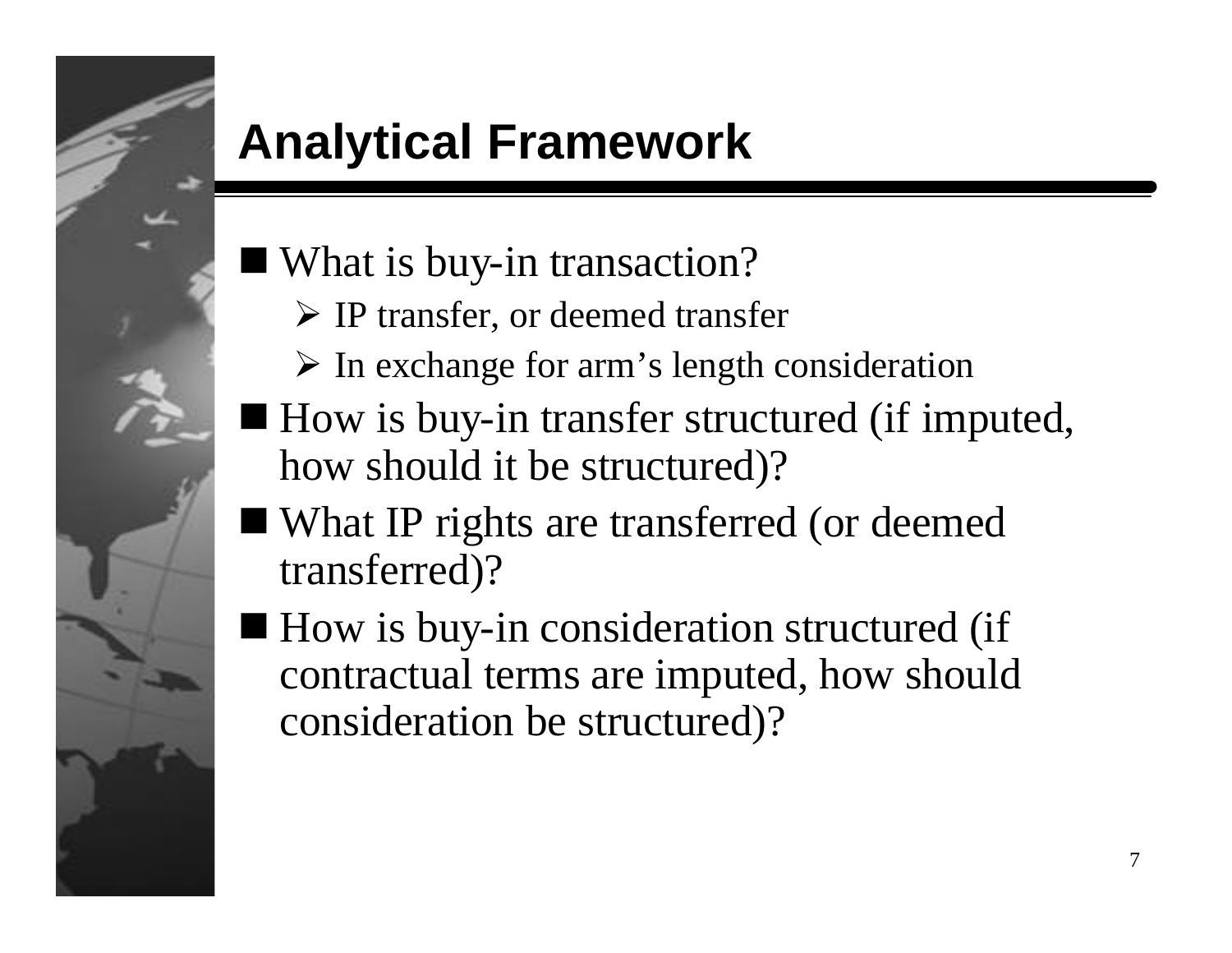

#### **IP Transfer**

- $\blacksquare$  Transfer of an interest in an intangible for purposes of research/development. Treas. Reg. § 1.482-7(g)(1) and (2).
- An "interest in an intangible" includes any commercially transferable interest the benefits of which are susceptible of valuation. Treas. Reg. § 1.482-7(a)(2).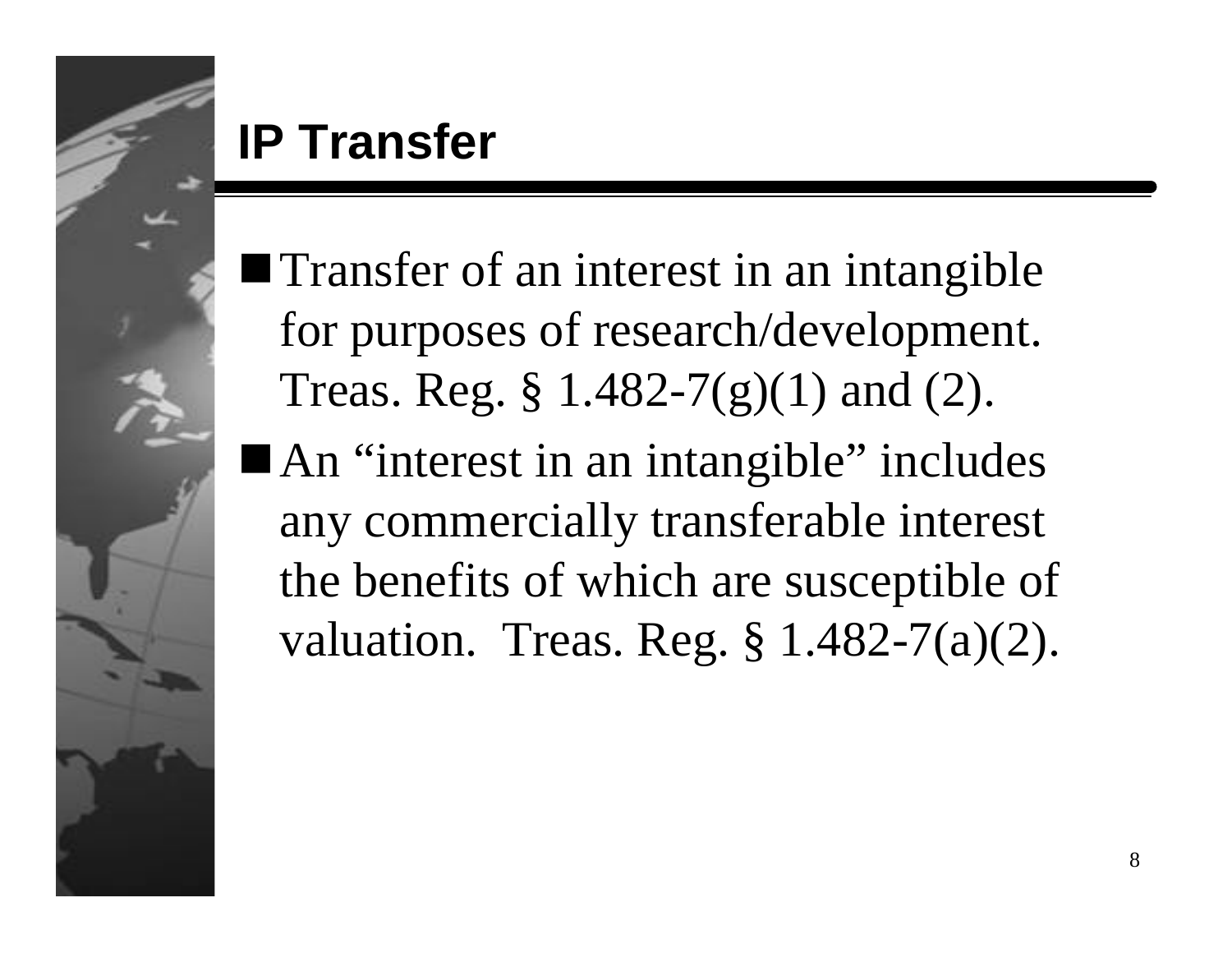

## **Intangible Property**

- For purposes of Section 482, an "intangible" is defined in Treas. Reg. § 1.482-4(b)
	- $\triangleright$  Asset that comprises any of the listed items and has substantial value independent of the services of any individual
	- $\triangleright$  Listed items include, <u>e.g.</u>, patents, copyrights, trademarks, and other similar items that derive value not from physical attributes but from intellectual content or other intangible properties

#### ■ Commercially transferable interest

- $\triangleright$  Buy-in transfer may be deemed
- $\triangleright$  Thus, "commercially transferable interest" language not superfluous. Cf. Treas. Reg. § 1.482-4(b) and preamble to T.D. 8552  $(7/1/94)$ .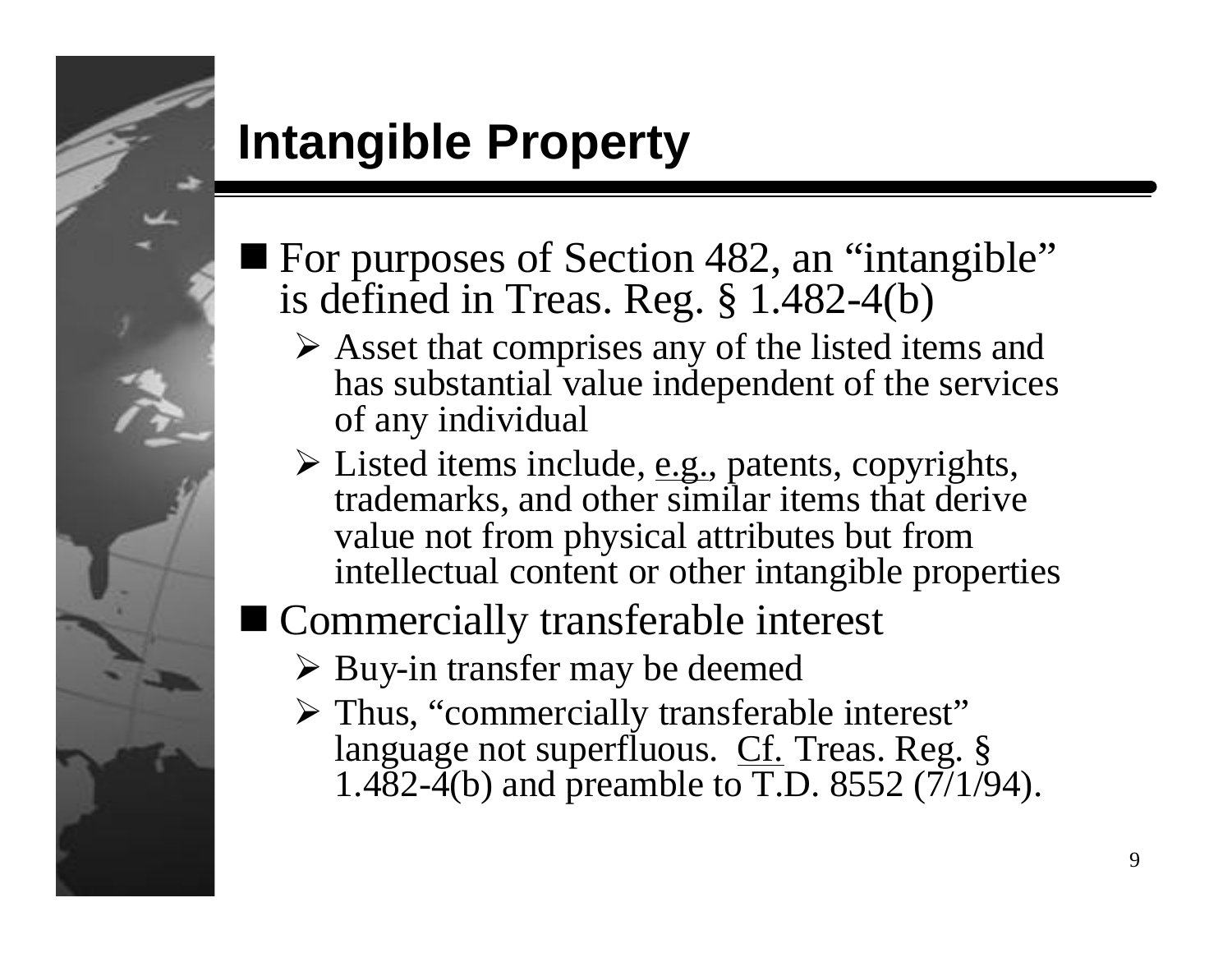# **Examples of Pre-Existing IP**

- $\blacksquare$  Work-in-process technology (IPR&D) IP that relates to anticipated product or process (generally has not been commercially exploited)
- **Product IP** 
	- IP that relates to existing product or process (generally has been commercially exploited)
- **Narketing IP** 
	- IP that relates to marketing, distribution or sale of anticipated or existing product or process
- n Pre-existing IP may be acquired or developed outside of cost sharing. See Treas. Reg.  $\S 1.482-7(d)(1)$  (price paid for acquired IP not intangible development cost; rather, acquired IP subject to buy-in provisions).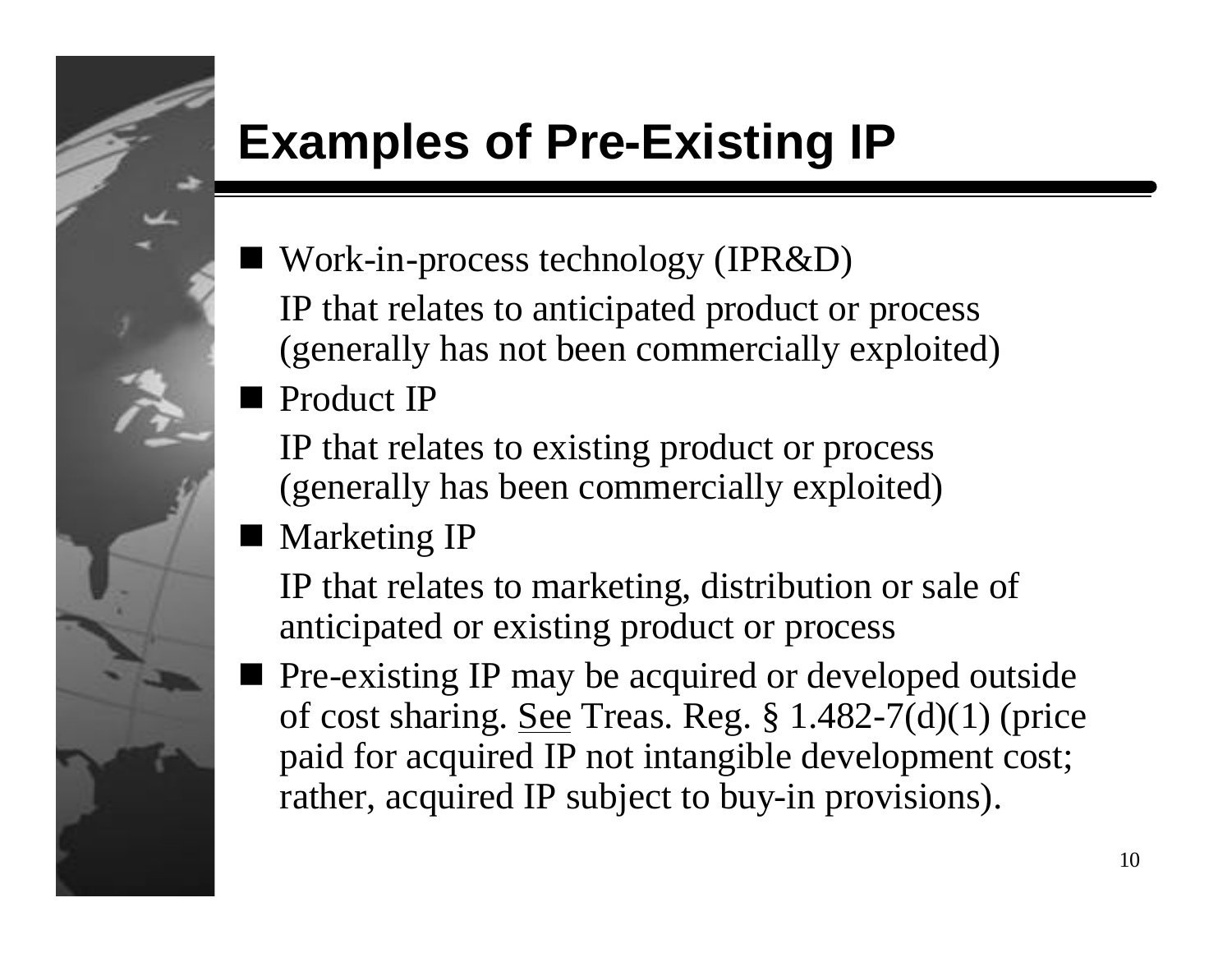#### **Structure of Actual IP Transfer**

| <b>Actual Transfer</b>                                                                                                                                                                                                                             | <b>Rights Transferred In Buy-In</b><br><b>Transaction (Within CSA)</b>                                                                                                                                                                                                                                                                                                                                      | <b>Rights Transferred</b><br><b>Outside of CSA</b>                                                                                            |
|----------------------------------------------------------------------------------------------------------------------------------------------------------------------------------------------------------------------------------------------------|-------------------------------------------------------------------------------------------------------------------------------------------------------------------------------------------------------------------------------------------------------------------------------------------------------------------------------------------------------------------------------------------------------------|-----------------------------------------------------------------------------------------------------------------------------------------------|
| <b>Express license:</b><br>Express grant of<br>rights in pre-existing<br>IP $(e.g., in IP$ license<br>and/or cost sharing<br>agreement)                                                                                                            | • Rights to use pre-existing IP for<br>purposes of research under CSA<br>• Rights to use pre-existing IP for<br>other purposes consistent with<br>licensee's interests in covered IP<br>(e.g., to use, manufacture and sell<br>derivative products)                                                                                                                                                         | May or may not include<br>rights to use pre-existing IP<br>for other purposes as well<br>(e.g., to manufacture and<br>sell existing products) |
| <b>Implied license:</b><br>Implied grant of<br>rights as evidenced<br>by facts $(e.g., US)$<br>makes pre-existing<br>IP available to<br>foreign controlled<br>participant's R&D<br>group without any<br>written (or oral) IP<br>license agreement) | • Rights to use pre-existing IP for<br>purposes of research under CSA<br>• Rights to use pre-existing IP for<br>other purposes consistent with<br>licensee's interests in covered IP<br>(e.g., to use, manufacture and sell<br>derivative products; this category<br>of rights may be implied by use<br>consistent with description of<br>interest in covered IP, and/or<br>expressly granted by agreement) | May or may not include<br>other rights, as evidenced<br>by facts and circumstances<br>(e.g., to manufacture and<br>sell existing products)    |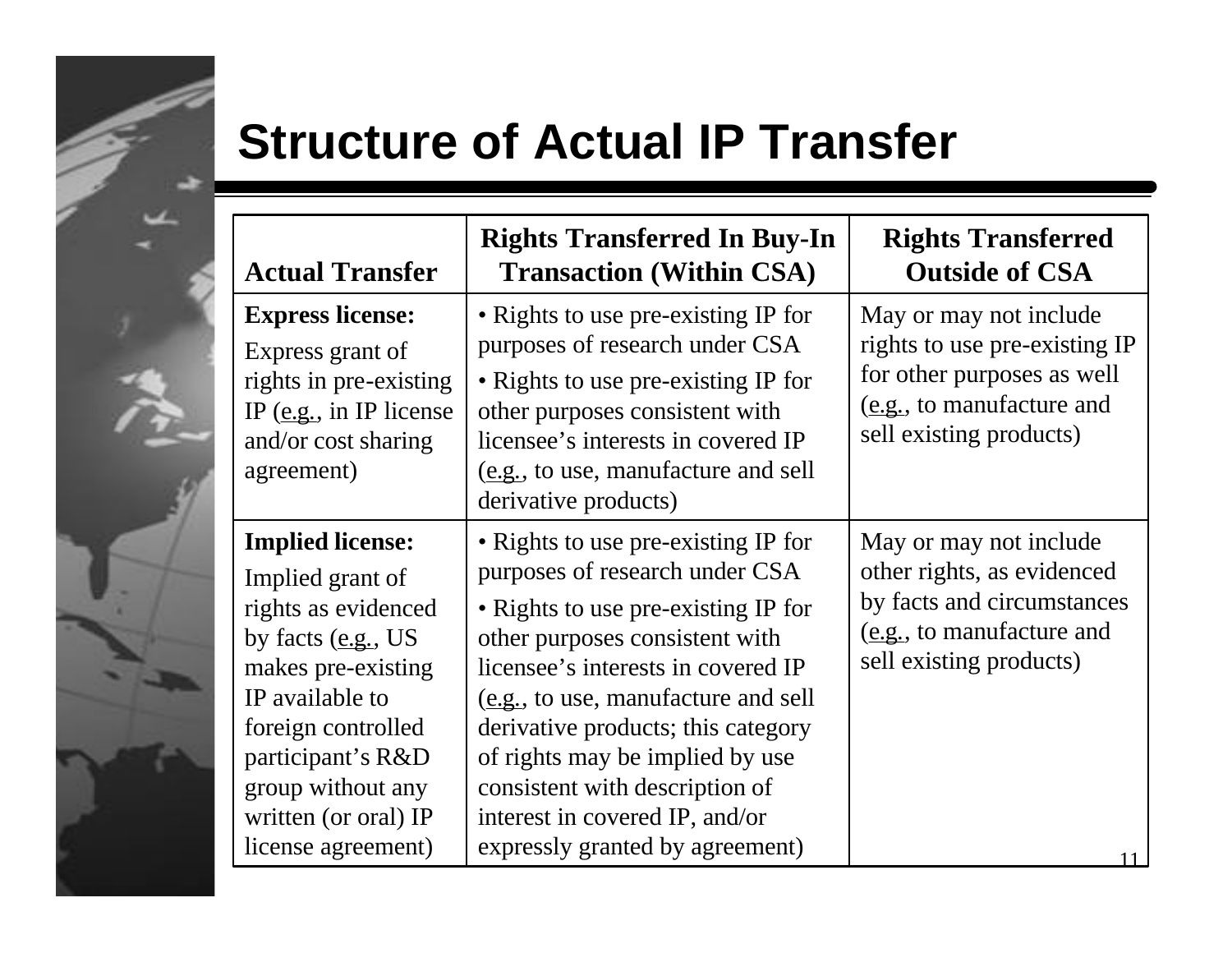## **Structure of Deemed IP Transfer**

| <b>Deemed Transfer</b>                                                                                                                                                                                                                                                       | <b>Rights Transferred In</b><br><b>Buy-In Transaction</b>                                                                                                                                                                                                                                                                                                                         | <b>Rights Transferred</b><br><b>Outside of CSA</b>                                                                                                                                                                                         |
|------------------------------------------------------------------------------------------------------------------------------------------------------------------------------------------------------------------------------------------------------------------------------|-----------------------------------------------------------------------------------------------------------------------------------------------------------------------------------------------------------------------------------------------------------------------------------------------------------------------------------------------------------------------------------|--------------------------------------------------------------------------------------------------------------------------------------------------------------------------------------------------------------------------------------------|
| Controlled participant<br>that makes pre-existing<br>IP available to CSA is<br>treated as having<br>transferred interest in<br>IP to other controlled<br>participants (e.g., U.S.<br>controlled participant<br>makes pre-existing IP<br>available to its own<br>$R&D$ group) | • Rights to use pre-existing<br>IP for purposes of research<br>under CSA<br>• Rights to use pre-existing<br>IP for other purposes<br>consistent with transferee's<br>interests in covered IP $(\underline{e}.\underline{g}$ .<br>to use, manufacture and sell<br>derivative products; this<br>category of rights may be<br>included within express or<br>implied grant of rights) | Deemed transfer of<br>interest in pre-existing<br>IP may be concurrent<br>with express and/or<br>implied license under<br>which other rights are<br>granted to transferee<br>(e.g., right to<br>manufacture and sell<br>existing products) |

■ Can CUT method be best method if comparables do not include grant of research/derivative rights? See Treas. Reg. § 1.482-4(c)(2)(iii)(B)(1) and (2).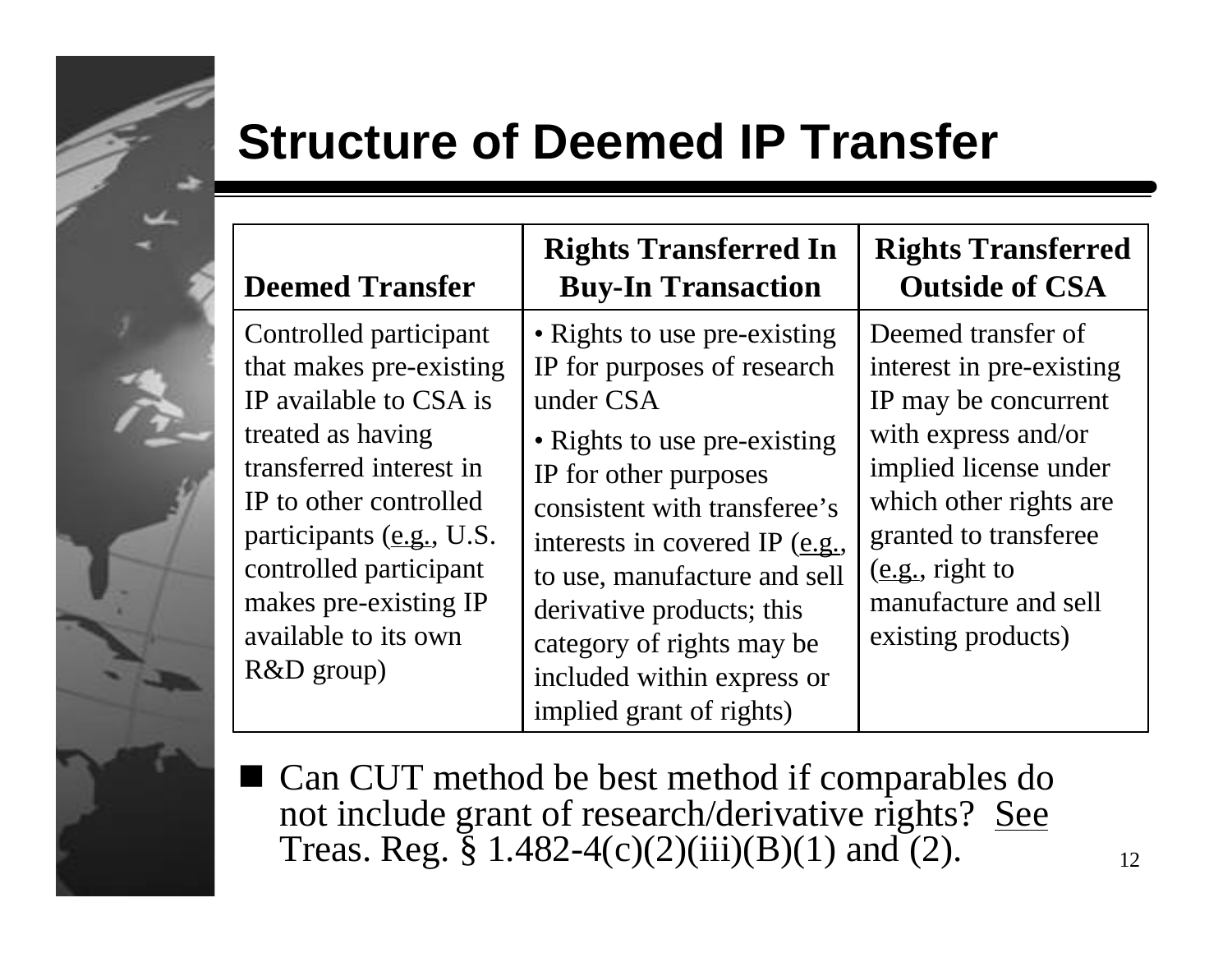## **Compare Other IP Transfers**

- License granting commercial exploitation rights concurrently with, or in absence of, cost sharing
	- $\triangleright$  Licensor owns pre-existing product IP it developed or acquired outside of cost sharing
	- $\triangleright$  Licensor grants to licensee right to use pre-existing product IP, e.g., right to manufacture, distribute and sell existing product, in exchange for periodic royalties
	- $\triangleright$  Licensee compensates licensor for right to use pre-existing product IP, e.g., in form of sales-based royalties
- Section 367(d) outbound IP transfer
	- $\triangleright$  U.S. person transfers IP to foreign corporation in section 351 or 361 transaction (e.g., USP transfers IP to CFC in exchange for 100% of stock or as contribution to capital)
	- $\triangleright$  Section 367(d) treats outbound IP transfer as sale of IP in exchange for annual payments contingent on productivity, use or disposition (amount of deemed annual payments determined under Section 482 regulations)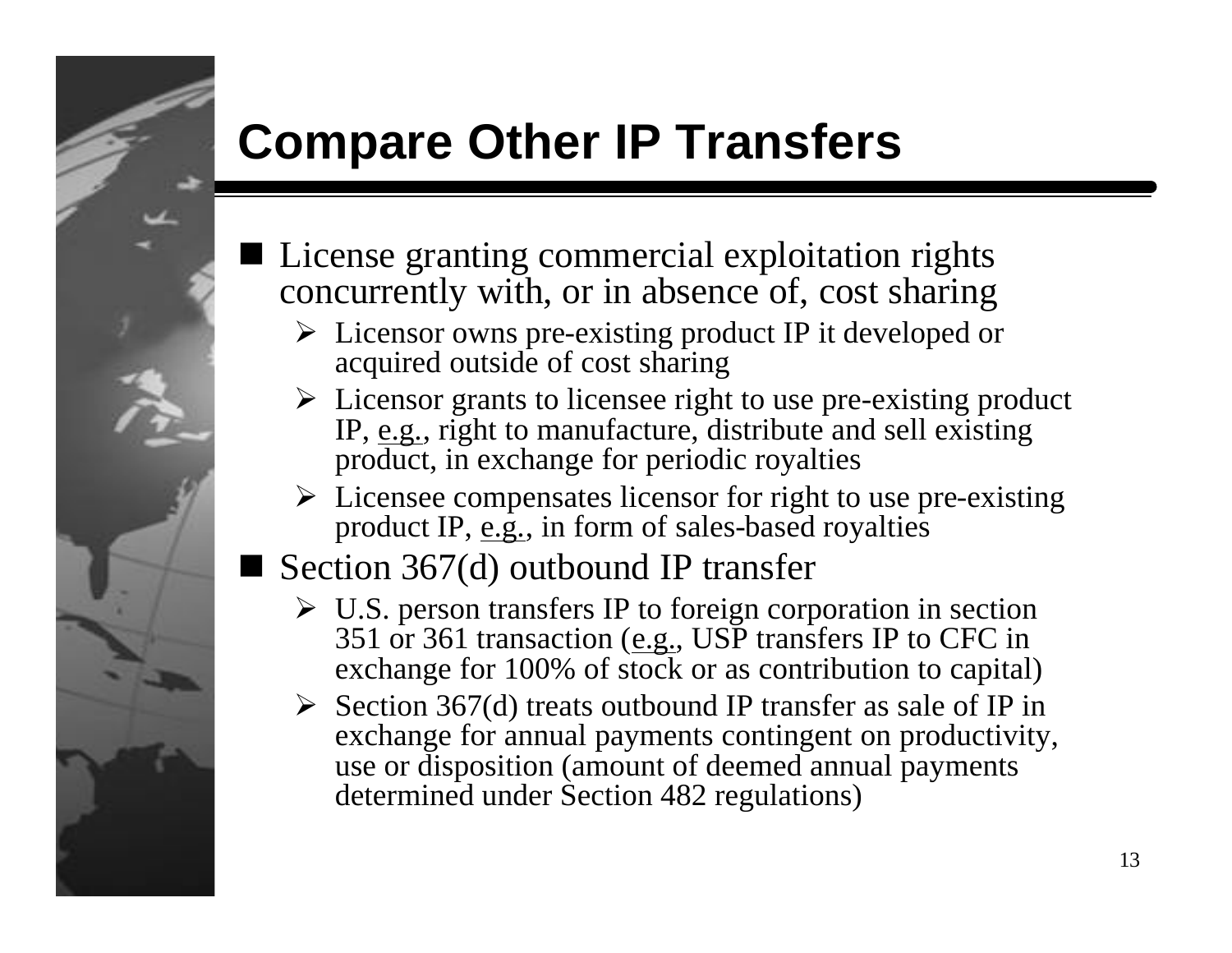## **Terms of Buy-In Transaction**

- n Buy-in transaction likely to be express or implied IP license or deemed IP transfer
- If express IP license, are contractual terms consistent with substance of buy-in transaction?
	- $\triangleright$  Does IP license grant right to use pre-existing IP for purposes of research and/or development?
	- $\triangleright$  Does IP license grant other rights to use pre-existing IP consistent with licensee's interest in covered IP (licensee's interest in covered IP specified in cost sharing agreement)?
	- $\triangleright$  Are terms of buy-in payment structure consistent with substance of rights granted in buy-in IP transfer?
	- $\triangleright$  If express terms not consistent with economic substance of buy-in transaction, contractual terms must be imputed
- Similarly, terms of implied license or deemed transfer must be imputed based on economic substance, i.e., facts and circumstances analysis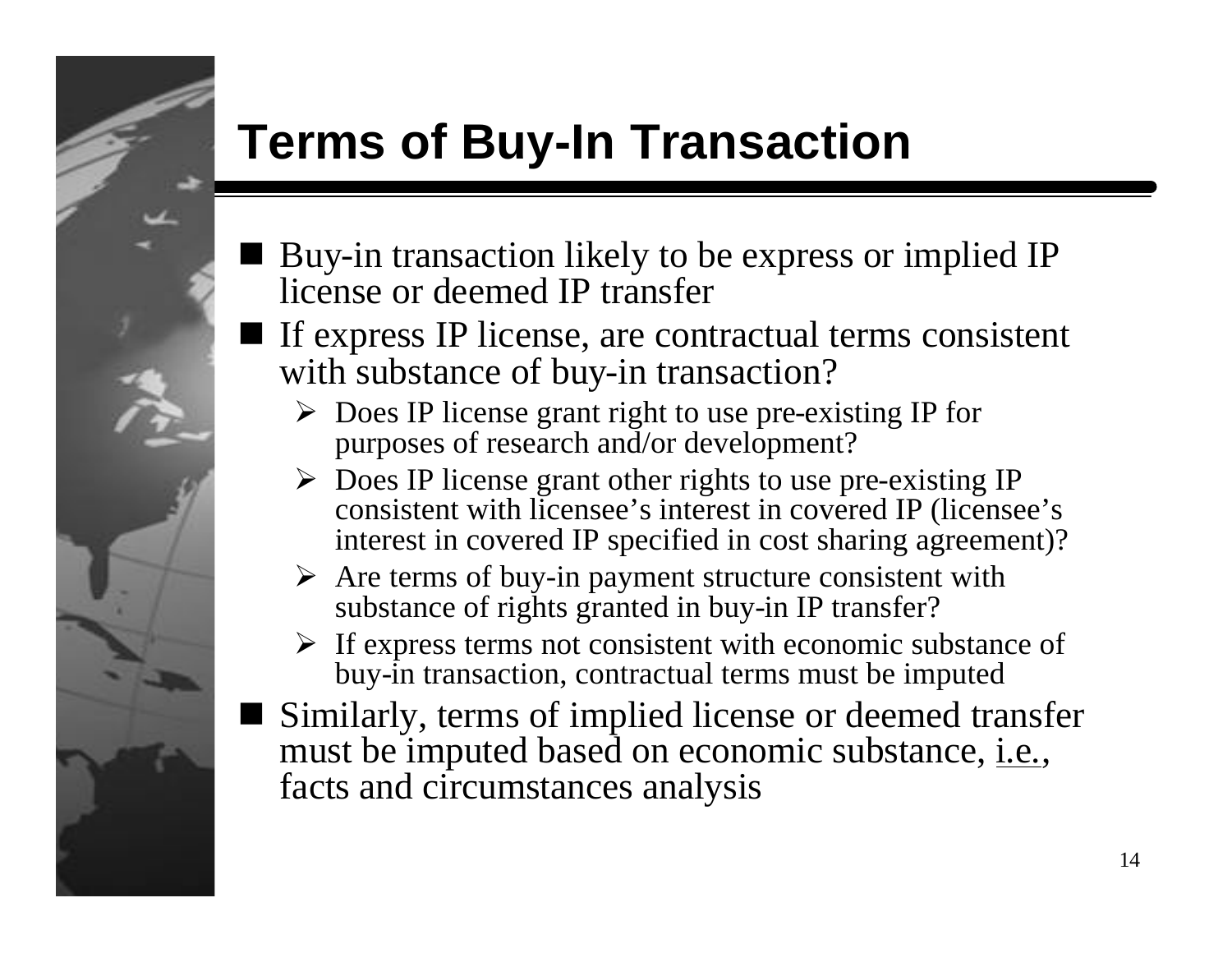# **Documented Transaction - Hypo**

- After executing cost sharing agreement, U.S. controlled participant conducts cost-shared R&D using pre-existing IPR&D and product IP
- Written IP license agreement
	- $\triangleright$  Grants foreign controlled participant right to use preexisting product IP to manufacture and sell existing products
	- $\triangleright$  Consideration structured as contingent sales-based royalties
- Should transaction be respected as buy-in transfer?
	- $\geq$  <u>See</u> Treas. Reg. § 1.482-1(d)(3)(ii)(B)(1) and (f)(2)(ii)(A) (IRS will evaluate the results of a transaction as actually structured by the taxpayer unless its structure lacks economic substance)
	- $\triangleright$  Are contractual terms of IP license agreement consistent with economic substance of underlying transaction?
		- Grant of IP rights
		- Sales-based contingent payment structure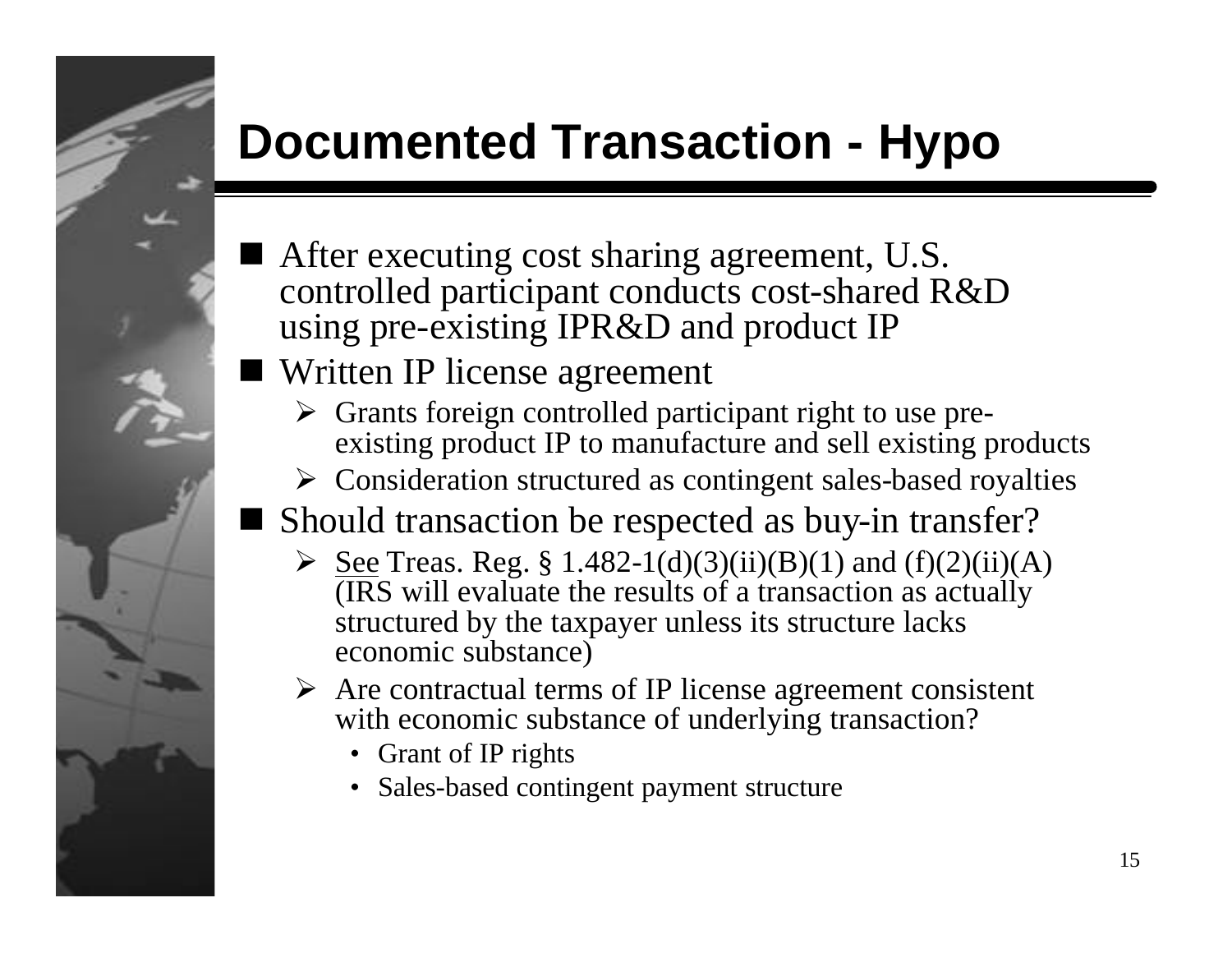## **Undocumented Transaction - Hypo**

- $\blacksquare$  U.S. controlled participant in ongoing CSA makes newly acquired IP available to its R&D group for further R&D within cost sharing
- No written IP license agreement
- Impute contractual terms of deemed buy-in transfer consistent with economic substance
	- $\geq$  <u>See</u> Treas. Reg. § 1.482-1(d)(3)(ii)(B)(2) (in absence of written agreement, IRS may impute contractual agreement between controlled taxpayers consistent with economic substance of transaction)
	- $\triangleright$  Grant of right to use pre-existing IP for research, as well as other rights consistent with interest in covered IP
	- $\triangleright$  Obligation to pay arm's length consideration for rights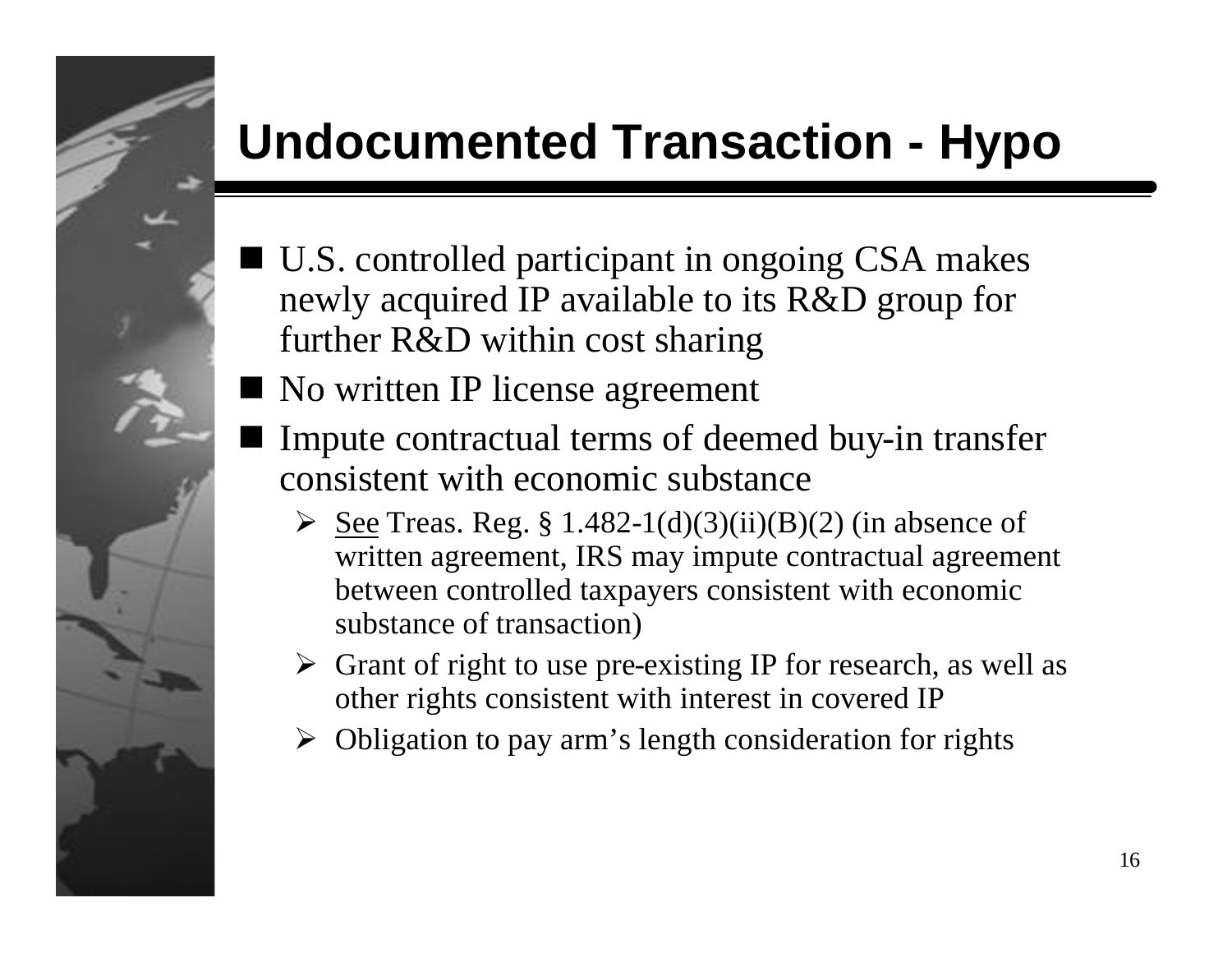## **Buy-In Payment Structure**

- Arm's length consideration under IP transfer regulations, multiplied by benefit share
- Taxpayers may choose form of consideration
	- $\triangleright$  Lump sum
	- $\triangleright$  Installments over period of use
	- $\triangleright$  Royalties or other payments contingent on use
		- Use in follow-on R&D leading to product sales?
		- Use in follow-on R&D not leading to product sales?
		- Use in form of access to pre-existing IP (no follow-on R&D, but better-informed R&D decisions, saved costs, etc.)?
- Nevertheless, payment structure must be consistent with economic substance of buy-in transaction
	- $\triangleright$  Is sales-based royalty payment structure consistent with economic substance of buy-in transaction?
	- $\triangleright$  Insight from Economists?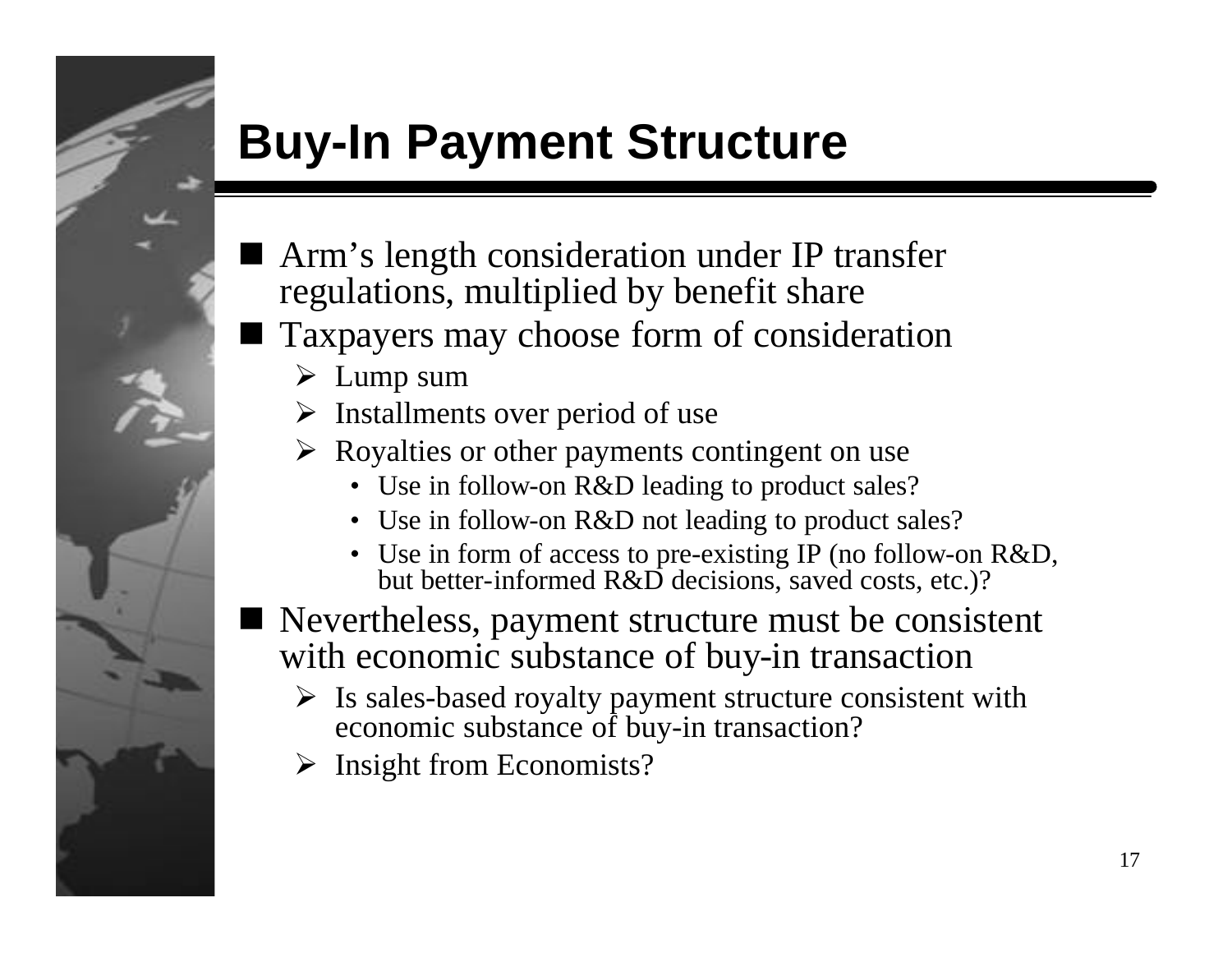## **Commensurate-With-Income**

Section 482, second sentence:

"In the case of any transfer (or license) of intangible property (within the meaning of section  $936(h)(3)(B)$ , the income with respect to such transfer or license shall be commensurate with the income attributable to the intangible."

- Congress intended to address specific abuse, i.e., transfers of high-profit IP for substantially less than arm's length consideration
- Arm's length consideration for controlled IP transfer must reflect income (and/or cost savings) attributable to IP, as well as economic activities and risks of both transferor and transferee (before and after transfer)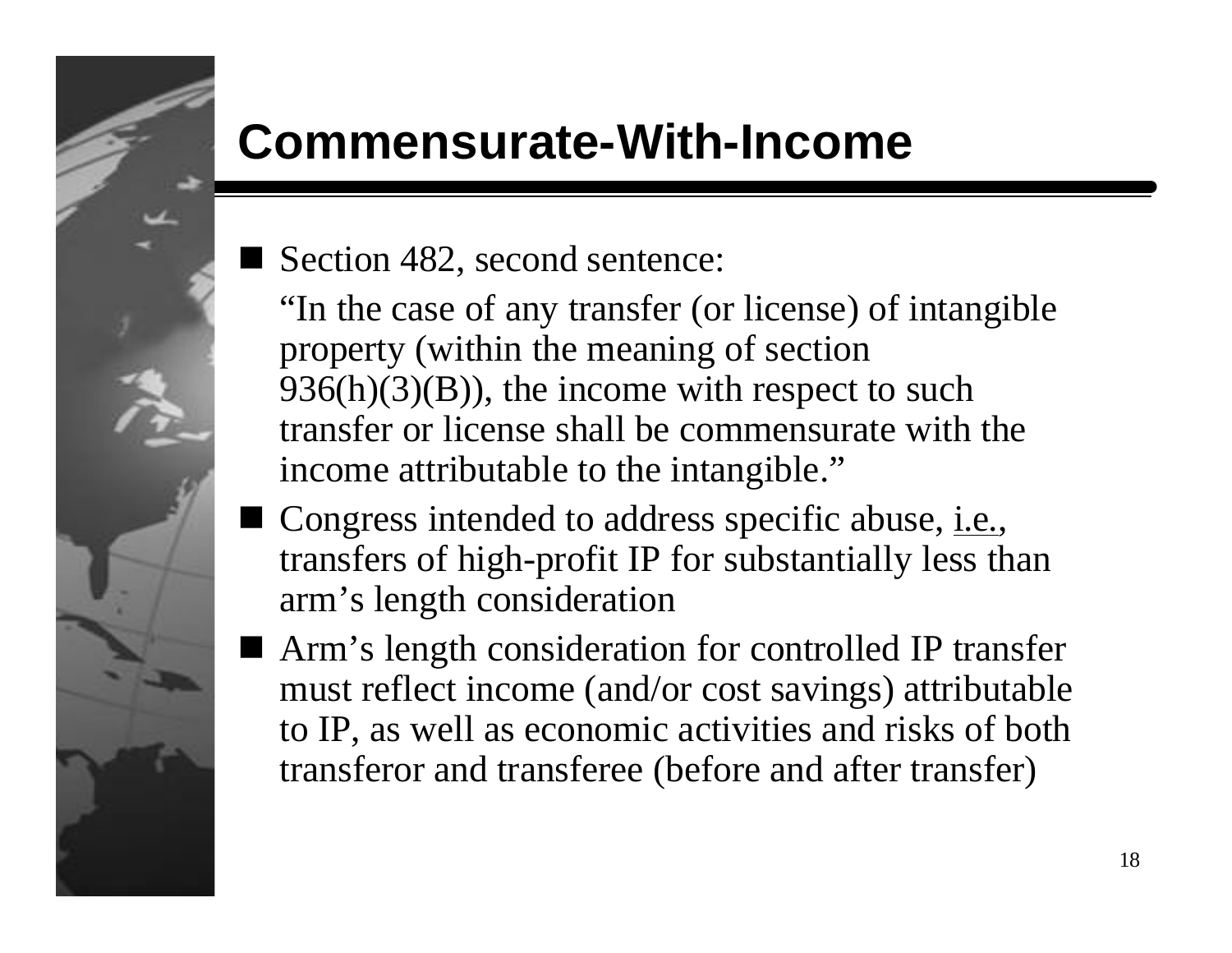# **Buy-In Payment and CWI - Hypo**

- $\blacksquare$  U.S. controlled participant grants to foreign controlled participant right to use IPR&D for research within CSA in exchange for annual royalties contingent on sales of covered IP (U.S. participant conducts R&D for CSA)
- $\blacksquare$  Is buy-in payment required in Year 1, if there are no sales of product based on covered IP in Year 1?
- What payment structures are consistent with substance of buy-in transaction and CWI?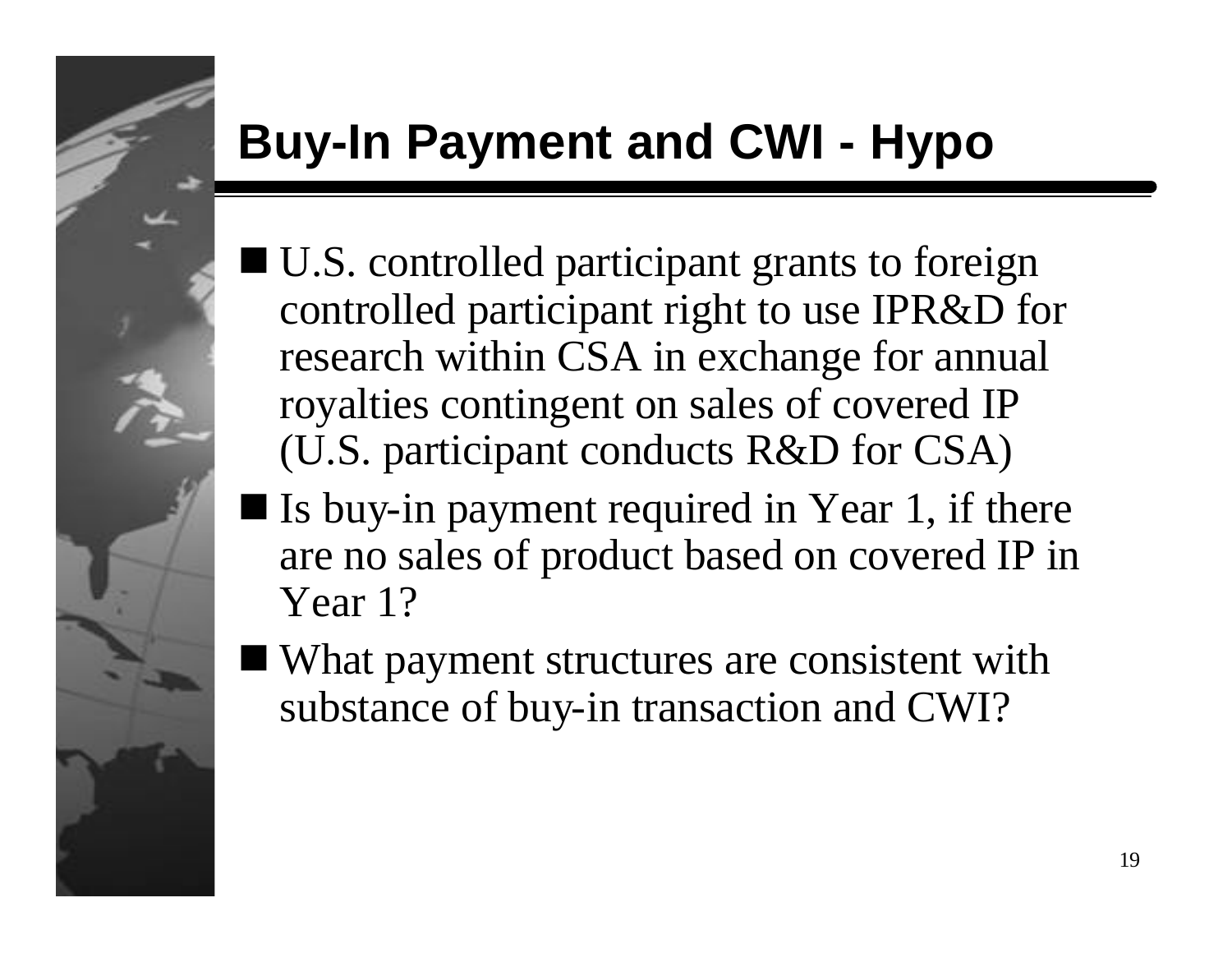# **Advice Involving Buy-In Issues**

■FSA 200001018 (October 6, 1999) ■ FSA 200023014 (February 29, 2000) ■FSA 200225009 (March 7, 2002)

 $\blacksquare$  Acronyms in following slides:

- $\triangleright$  U.S. controlled participant ("USP")
- ÿForeign controlled participant ("FSub")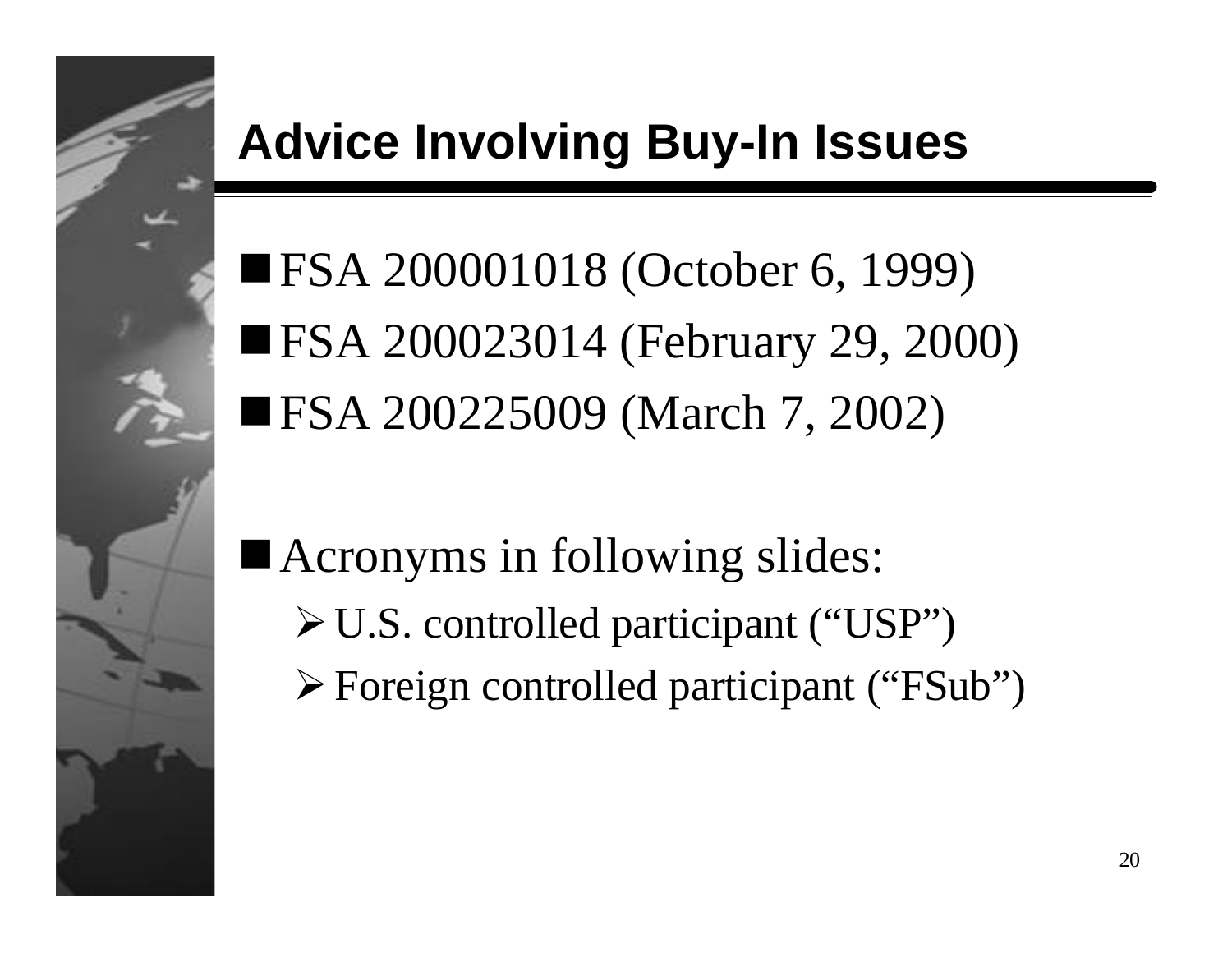## **FSA 200001018 – Facts**

- USP owned pre-existing IP related to both Shared Systems and Advanced Systems
- USP acquired USTechCorp, which owned pre-existing IP related to Shared Systems, Advanced Systems and other uses
- USP made pre-existing IP available to CSA, but only with respect to Shared Systems
- USP expressly granted to FSub right to use pre-existing IP for research and commercial exploitation (e.g., to further develop, enhance or improve IP, and to use, manufacture or sell current or future products incorporating IP)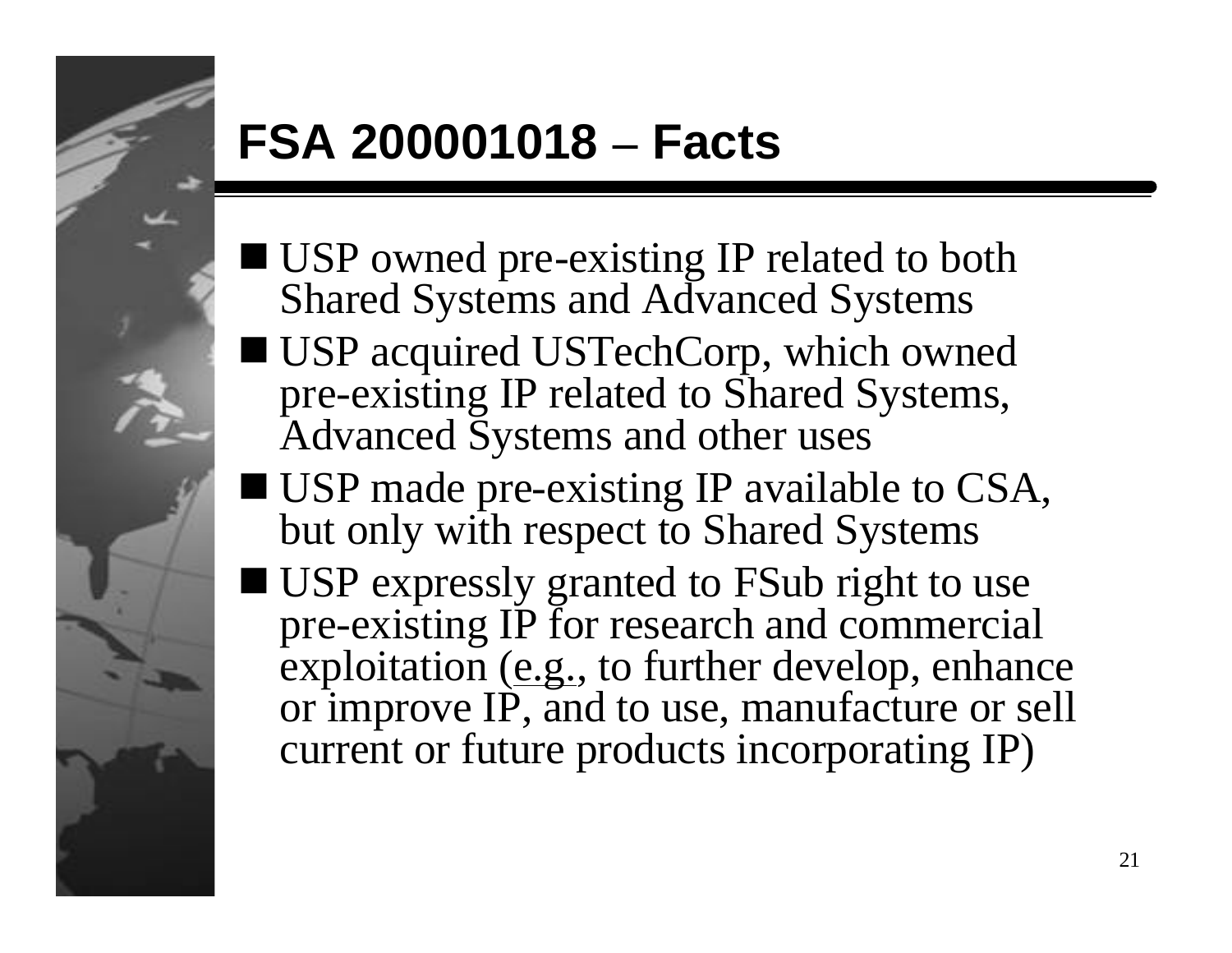## **FSA 200001018 – Conclusions**

- USP and FSub must share portion of cost of further developing acquired pre-existing IP
	- $\triangleright$  Development costs related in part to Advanced Systems, Shared Systems and other uses
	- $\triangleright$  Portion of costs related to Shared Systems must be included in cost pool and shared within CSA
- FSub must make buy-in payment to USP for interest in acquired pre-existing IP
	- $\triangleright$  Total value of acquired pre-existing IP must be allocated on basis similar to that used for costs
	- $\triangleright$  Only portion of total value attributable to Shared Systems forms base for determining appropriate amount of buy-in payment from FSub to USP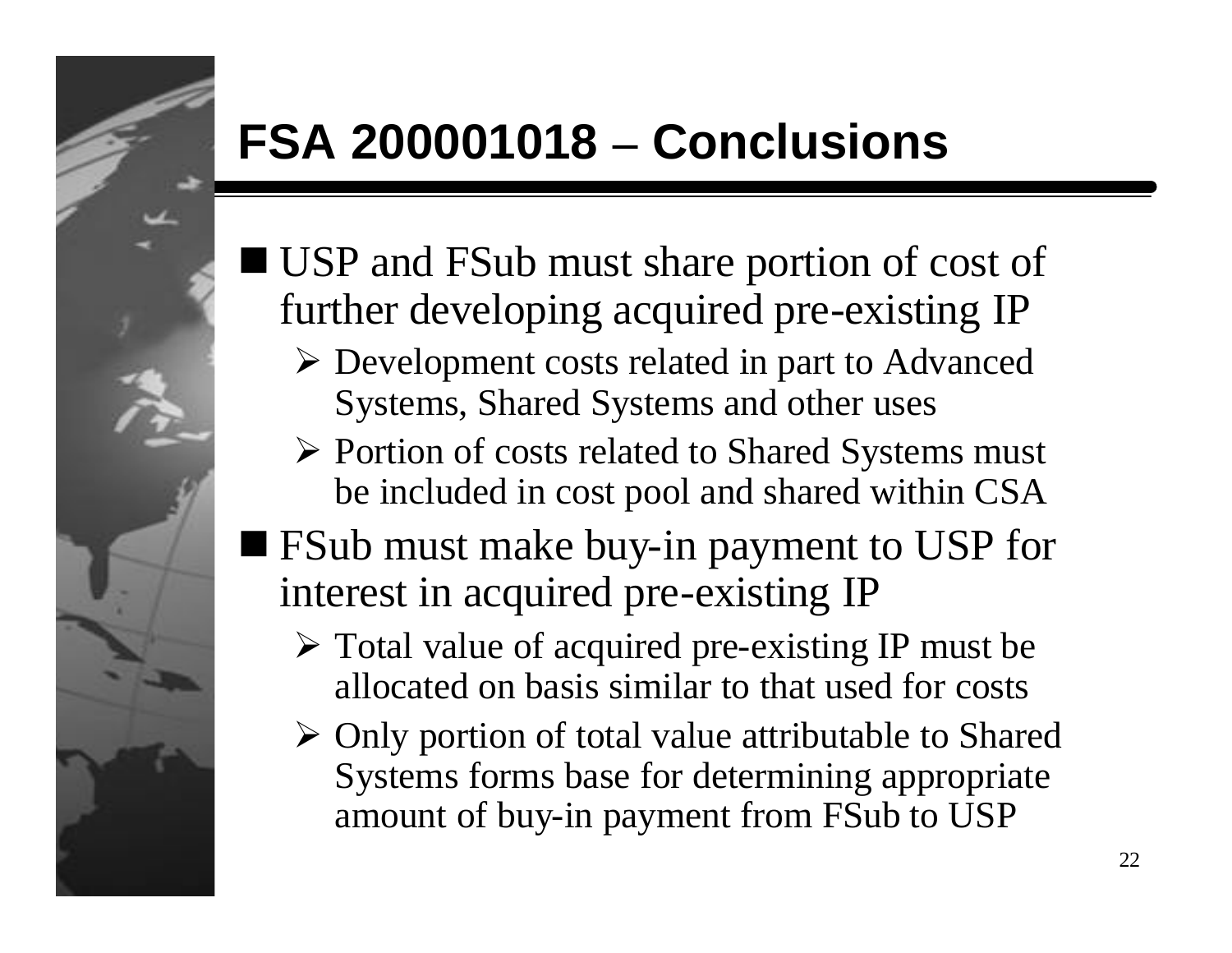## **FSA 200023014 – Facts**

- USP owned pre-existing IPR&D and pre-existing product IP
- USP granted to FSub right to use pre-existing product IP to manufacture/sell existing products in exchange for sales-based royalties ("license fees")
- USP made pre-existing IPR&D available to CSA in exchange for royalties on sale of new products that used IPR&D or covered IP ("buy-in royalties")
- Cost sharing agreement described participants' interests in covered IP
	- $\triangleright$  Manufacturing rights (USP/North America // FSub/R-O-W)
	- $\triangleright$  Selling and use rights (each assigned worldwide rights)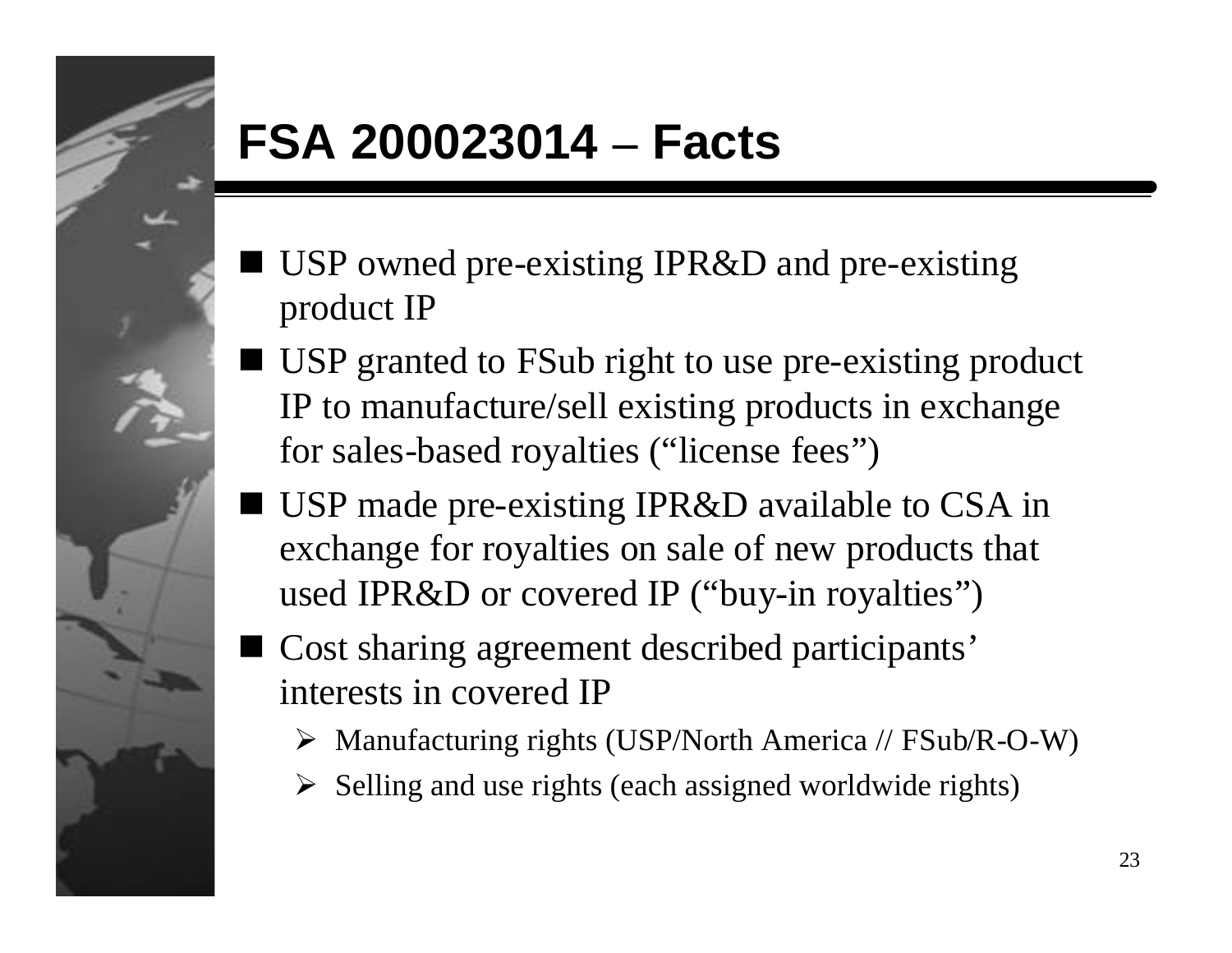#### **FSA 200023014 – Conclusions**

- Governing regulations
	- $\triangleright$  CSA: 1993 temporary cost sharing regulations (same as 1968 cost sharing regulations)
	- $\triangleright$  Buy-in transaction: 1994 final transfer pricing regulations applicable to IP transfers (sections -1 and -4 through -6)
- TP's chosen form of buy-in consideration will generally be respected, if consistent with economic substance of buy-in transaction
	- $\triangleright$  TP structured "license fees" and "buy-in royalties" as royalties; that form of consideration should be respected, unless it does not reflect economic substance of respective transactions. See Treas. Reg. § 1.482-1(f)(2)(ii)(A) (IRS will evaluate results of transaction as actually structured by TP, unless its structure lacks economic substance). See also Treas. Reg. § 1.482-1(d)(3)(ii)(B).
	- $\triangleright$  However, amount of royalties may be adjusted to properly reflect arm's length standard and CWI requirement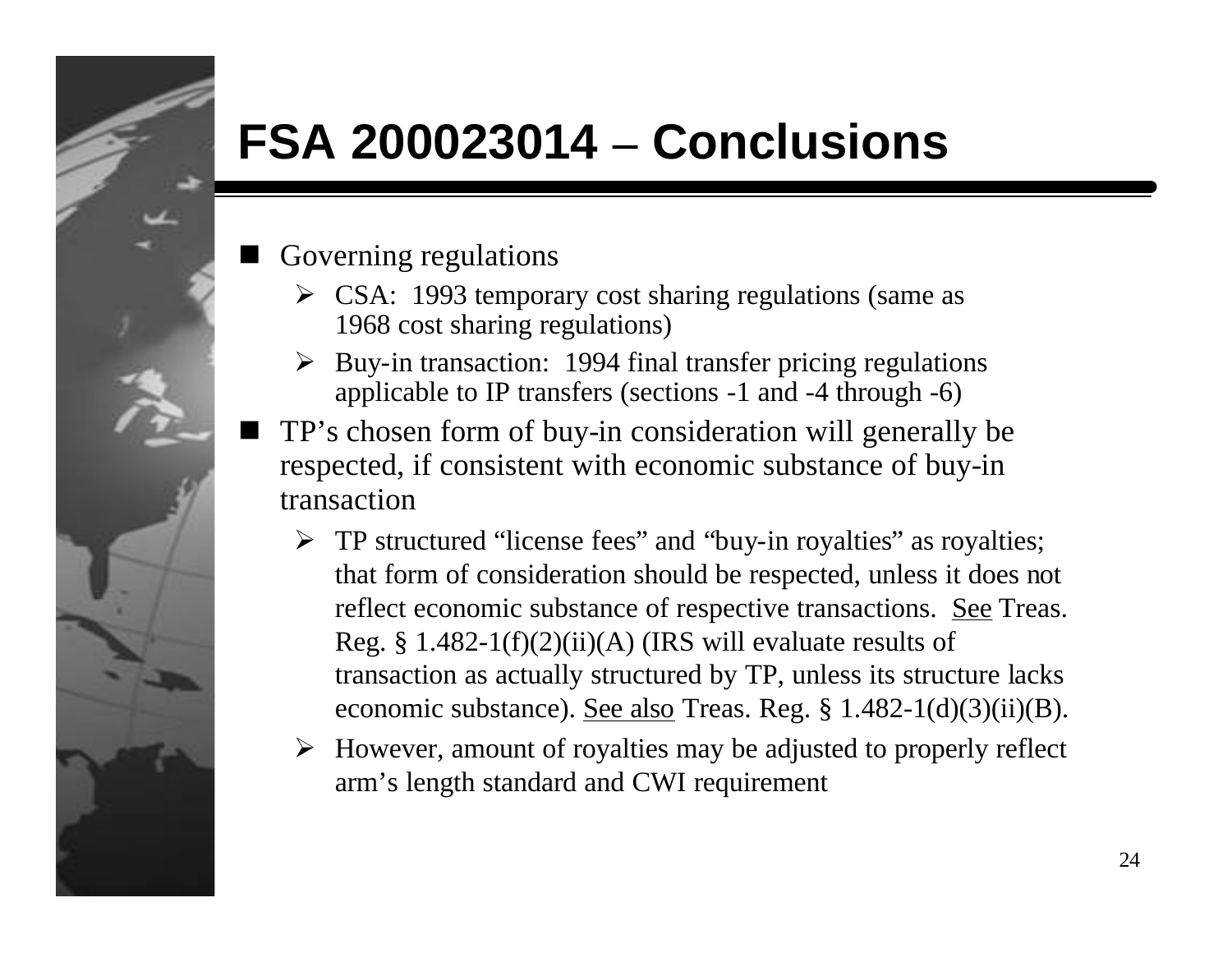## **FSA 200023014 – Conclusions**

- There is no general requirement that transfer pricing methodology for determining buy-in payment for given year must estimate net present value of pre-existing IP made available to CSA
- But, estimated NPV calculation or other evidence of FMV may be relevant to application of TPMs
	- $\triangleright$  Under CUT method, comparable IP must have same or similar profit potential, which is most reliably measured by calculation of NPV of anticipated benefits (income to be realized or costs to be saved)
	- $\triangleright$  Unspecified method may use estimate of NPV as evidence of realistic alternative to controlled transaction. See Treas. Reg. § 1.482-4(d)(1).
	- $\triangleright$  Under RPS method, external market benchmarks that reflect FMV of IP may be used to measure relative contributions of IP in second step
- n Market capitalization method may provide more reliable measure of arm's length result than TP's purported RPS method
	- $\triangleright$  Market cap method uses data based on results of transactions between unrelated parties and, therefore, may provide more objective basis for determining arm's length result than TP's method
	- $\triangleright$  Market cap method provides market evidence of value of pre-existing IP; certainly, any inconsistency between that market evidence and taxpayer's results should be considered in best method analysis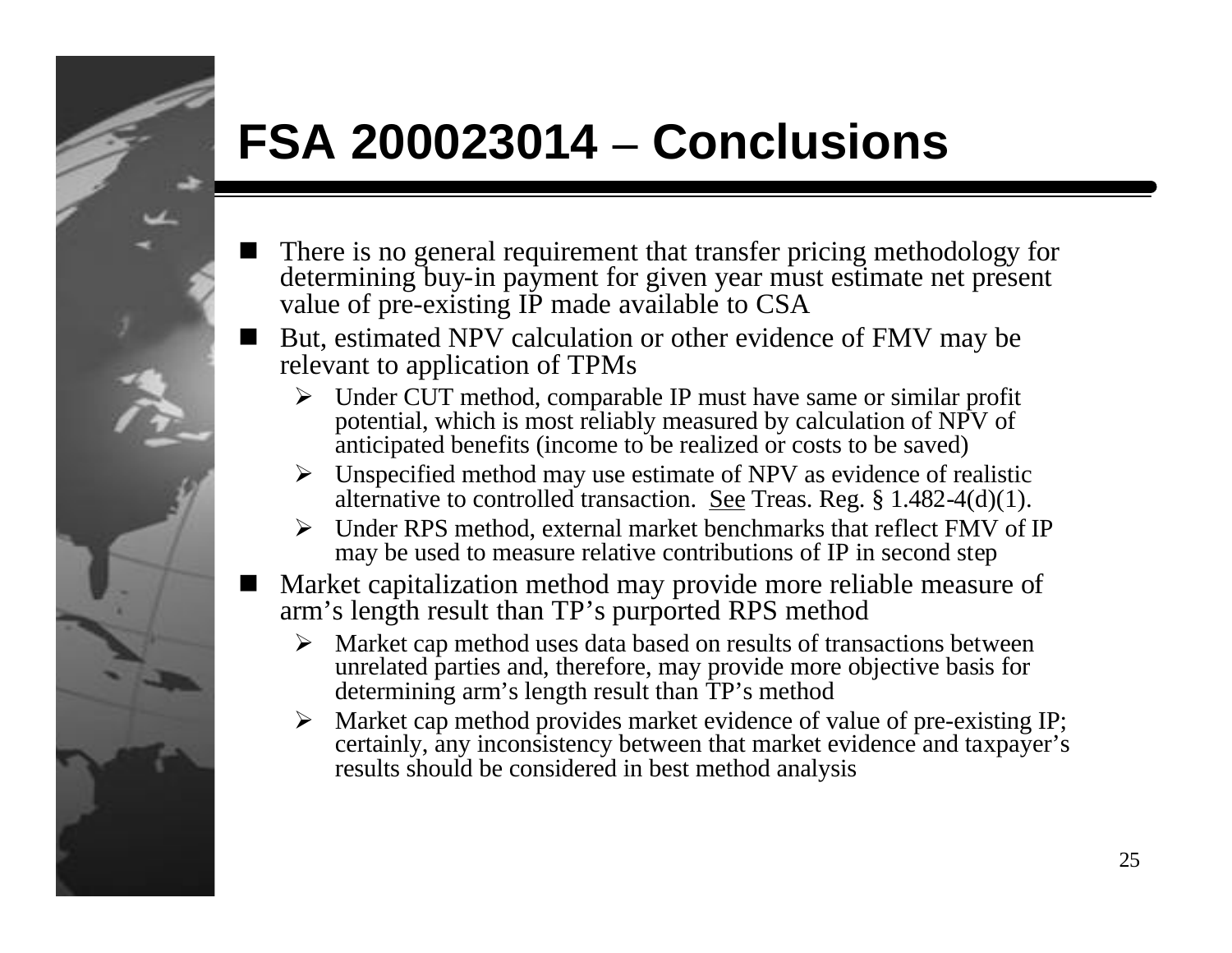## **FSA 200023014 – Conclusions**

- If buy-in payment must be in form of royalty (because TP chose royalty form and that form is consistent with substance of transaction), it should equal amount of royalty in stream of CWI royalties extending over life of IP made available to CSA
- Lump sum payment rules define equivalence between lump sum form of consideration and royalty form of consideration. See Treas. Reg. § 1.482-4(f)(5).
- Amount of buy-in payment royalty for given year in stream of CWI royalties over useful life of IP likened to "equivalent royalty amount" in lump sum payment rules (ERA derived from actual lump sum payment; buy-in royalty may be derived from lump sum value)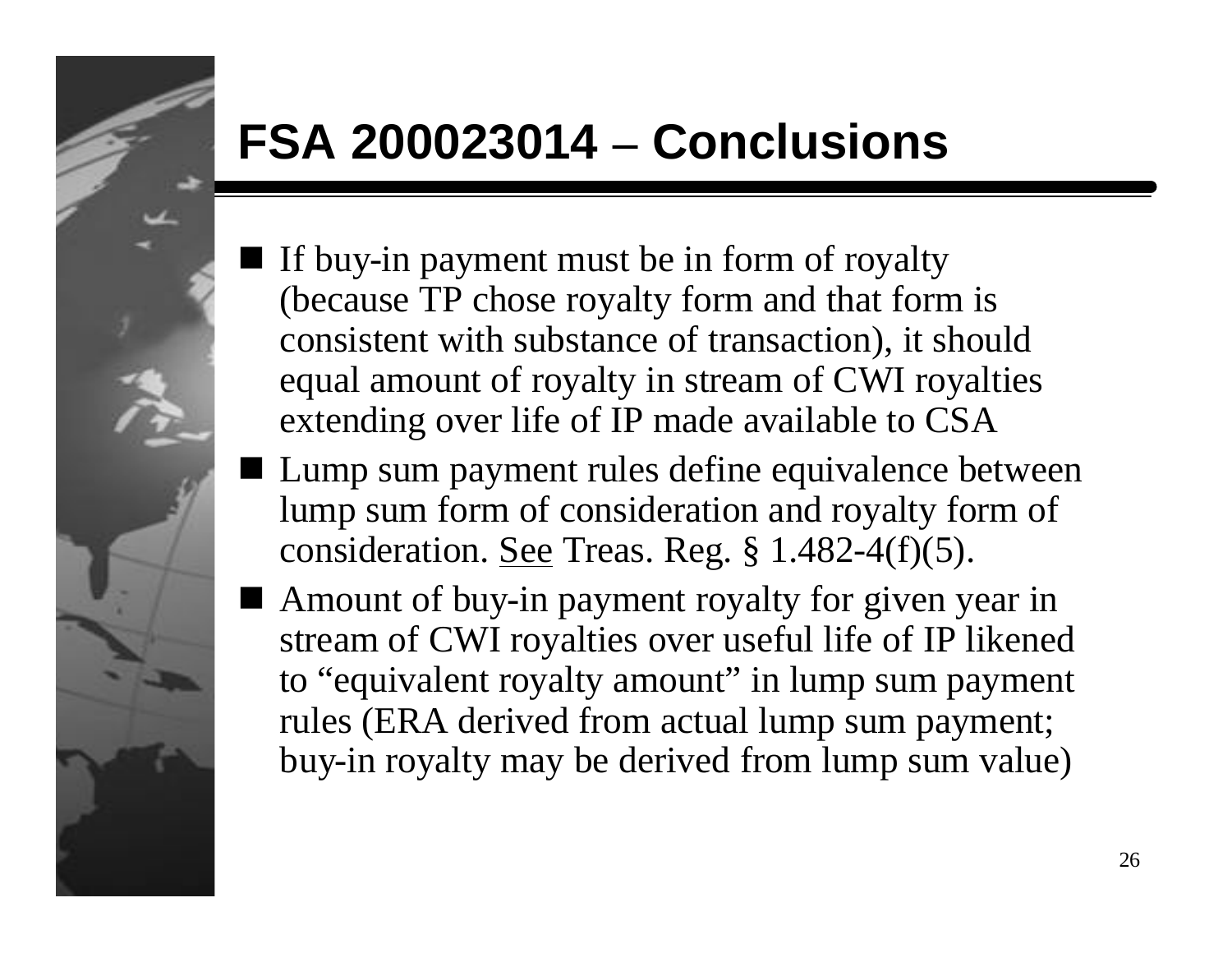## **FSA 200225009 – Facts**

- **I** USP owned pre-existing IPR&D and pre-existing product IP that it developed internally and acquired from third parties outside of cost sharing
- USP granted to FSub right to use pre-existing IPR&D and pre-existing product IP to manufacture, sell and otherwise commercially exploit existing products in exchange for sales-based royalties
- USP made pre-existing IPR&D and pre-existing product IP available to CSA for further research
- USP granted to FSub non-exclusive, royalty-free license to commercially exploit covered IP

USP and FSub amended their cost sharing agreement once and their IP license agreement at least three times. To simply our discussion, these slides do not address various effective date and retroactive application issues related to the amendments; no inference is intended by this omission.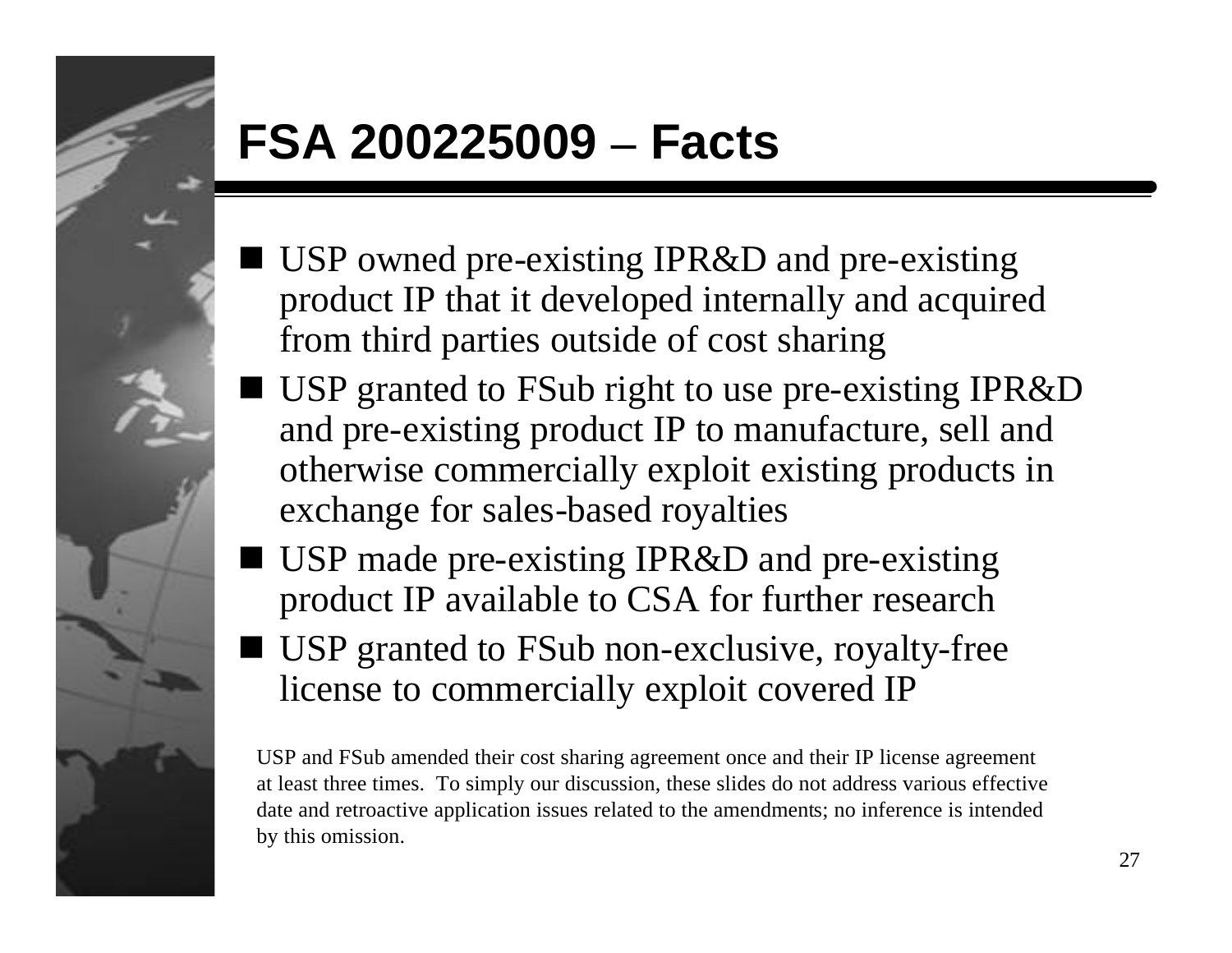## **FSA 200225009 – Conclusions**

- n Buy-in payments represent arm's length consideration for controlled transfer of IP
	- $\triangleright$  Buy-in transaction distinguishable from CSA
	- $\triangleright$  Amount of buy-in payment determined under general rules applicable to controlled transfers of IP
- $\blacksquare$  FSub must make buy-in payments to USP that reflect arm's length consideration for all pre-existing IPR&D and all pre-existing product IP made available to CSA
	- $\triangleright$  Obligation to make buy-in payment is <u>not</u> contingent on use of pre-existing IP in covered IP or in CSA research activity
	- $\triangleright$  Obligation to make buy-in payment is contingent on actual or deemed transfer of right to use pre-existing IP
	- $\triangleright$  Same rules apply to pre-existing IP acquired by USP from third parties and made available by USP to CSA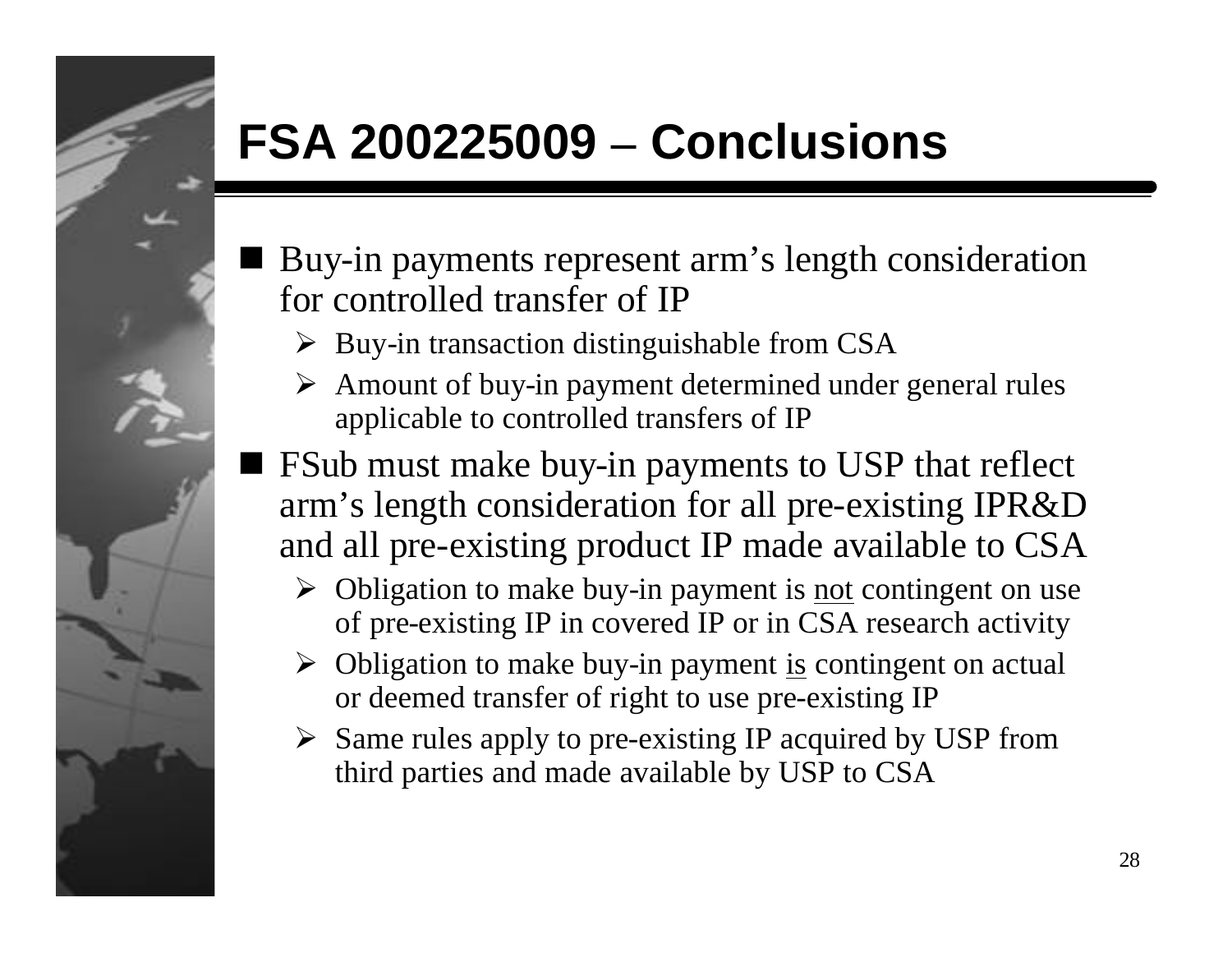

# Three Issues Paper by Robert C. Weissler, Senior Counsel, APA